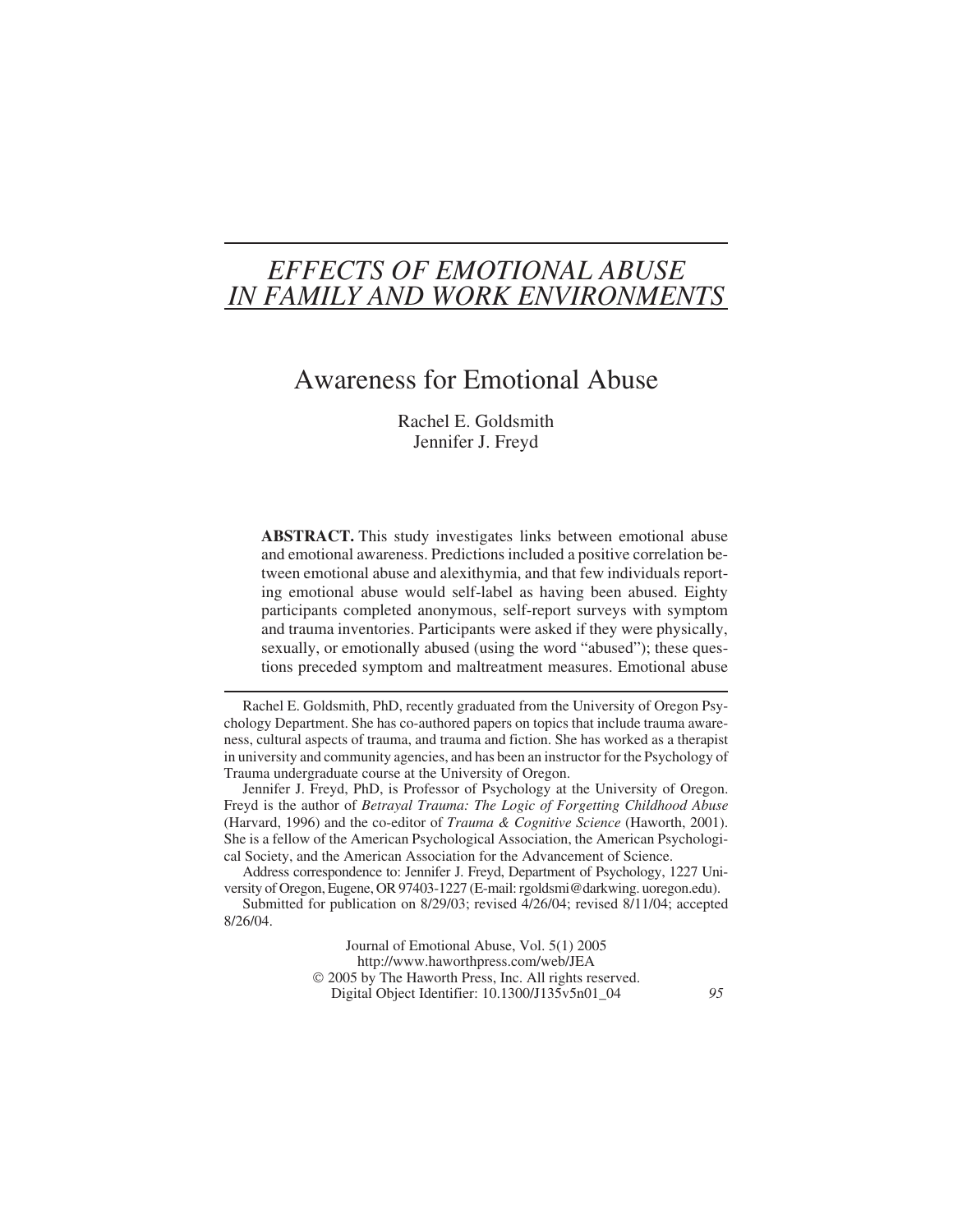and neglect were significantly positively correlated with difficulty identifying feelings, even after controlling for participants' depression, anxiety, dissociation, and lifetime trauma. Few subjects self-identified as having been "abused," even among those reporting abuse experiences. The results demonstrate a connection between emotional abuse and difficulty identifying emotions. Cognitive, therapeutic, and research implications are discussed. *[Article copies available for a fee from The Haworth Document Delivery Service: 1-800-HAWORTH. E-mail address: <docdelivery@ haworthpress.com> Website: <http://www.HaworthPress.com> © 2005 by The Haworth Press, Inc. All rights reserved.]*

# **KEYWORDS.**Emotional abuse, emotional neglect, awareness, alexithymia

Despite established links between child abuse and psychological symptoms such as depression, dissociation, and anxiety, many abuse survivors experience awareness of symptoms without acknowledging the abuse itself. One reason for this discrepancy may be the failure of professionals and the public to agree upon a definition of child maltreatment. In addition, many mental health providers focus on the above diagnoses without investigating the possibility of childhood abuse. Another likely reason is that the adaptive cognitive styles abuse survivors develop preclude awareness of abuse. Finally, abuse awareness may incite stigma from attending to the taboo topic of family trauma.

Identifying certain behaviors as "abuse" stretches across domains of social policy, law, psychological research, and public perception. Understanding, preventing, and treating child abuse, however, requires some degree of categorization, because qualitative differences in abuse characteristics produce predictable diversities in psychosocial outcomes (e.g., Briere & Runtz, 1990; Kent & Waller, 1998). Cicchetti and Barnett (1991) identify the need for a nosology of child abuse that incorporates the following aspects: (a) symptom pattern or maltreatment type; (b) etiology; (c) developmental effects; and (d) treatment response. They also articulate the importance of attending to severity, frequency, chronicity, and the developmental period during which maltreatment occurs. Cicchetti and Barnett identify subtypes that include physical abuse, physical neglect, sexual abuse, emotional maltreatment, and moral/legal/educational maltreatment. Manly, Kim, Rogosch, and Cicchetti (2001) operationalize child maltreatment to incorporate four subtypes: emotional maltreatment, physical neglect, physical abuse, and sexual abuse. In their sample of 492 maltreated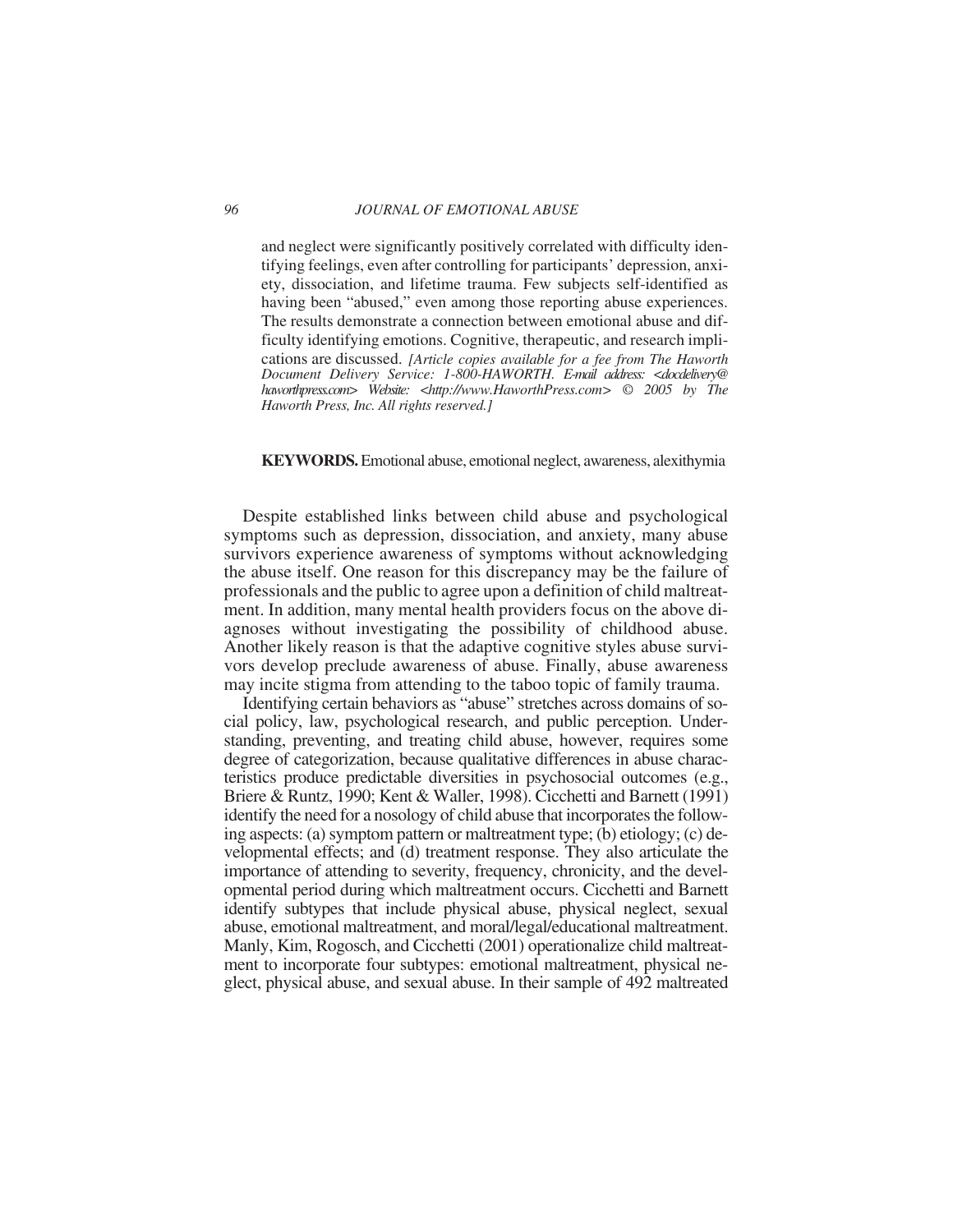children, most had experienced more than one abuse subtype, and 15 distinct subtype combinations were represented. Erickson and Egeland (1996) separate child neglect into five subtypes: physical neglect, emotional neglect, medical neglect, mental health neglect, and educational neglect.

Hart, Brassard, and Karlson (1996) explain that tracking the incidence and prevalence of emotional abuse is extremely challenging, as a very small proportion of cases are reported. The three iterations of the National Incidence Study (NIS-I, in 1981; NIS-II, in 1986; and NIS-III, 1993), a congressionally mandated study of the National Center on Child Abuse and Neglect, comprised the first attempt to gather incidence data for abuse subtypes using standardized definitions. The NIS sample includes cases investigated by Child Protective Services and by community professionals in counties that constitute a nationally representative sample of the United States. Changes in the definitional criteria between the first two incidence studies were implemented to reflect the 1984 congressional Child Abuse Amendments (Cicchetti & Barnett, 1991), and produced much higher incidence estimates. Similarly, expanded definitions for the NIS-III resulted in a 67% increase in incidence estimate. This included a 183% increase in the number of emotionally abused children (an estimate of 188,100 in 1986 contrasted with an estimate of  $532,200$  in 1993), and a  $188\%$  increase in the estimate of emotionally neglected children, from 203,000 in 1986 to 585,100 in 1993). According to the NIS-III, the greatest number of maltreated children are victims of neglect.

Though efforts to understand and prevent or treat the effects of abuse necessitate identifying and defining its distinct forms, focusing exclusively on maltreatment subtypes may obscure important connections. Several psychologists, noting the separation of funding priorities and research endeavors into different subtypes of maltreatment, have called for research addressing similarities among abuse subtypes (e.g., Finkelhor & Dzuiba-Leatherman, 1994; Garrison, 1987). Survivors are likely to have experienced more than one subtype of maltreatment (e.g., Moeller, Bachmann, & Moeller, 1993) and it is often the psychological aspects of physically and sexually abusive acts, as much as the acts themselves, that contribute to post-traumatic symptoms (e.g., Claussen & Crittenden, 1991; Gross & Keller, 1992; Vissing, Straus, Gelles, & Harrop, 1991).

Many psychologists assert that emotional abuse underlies all forms of child maltreatment (e.g., Brassard & Gelardo, 1987; Hart & Brassard, 1987; Schore, 2001). Indeed, it is questionable whether childhood sexual or physical abuse could be perpetrated by one's caregiver in the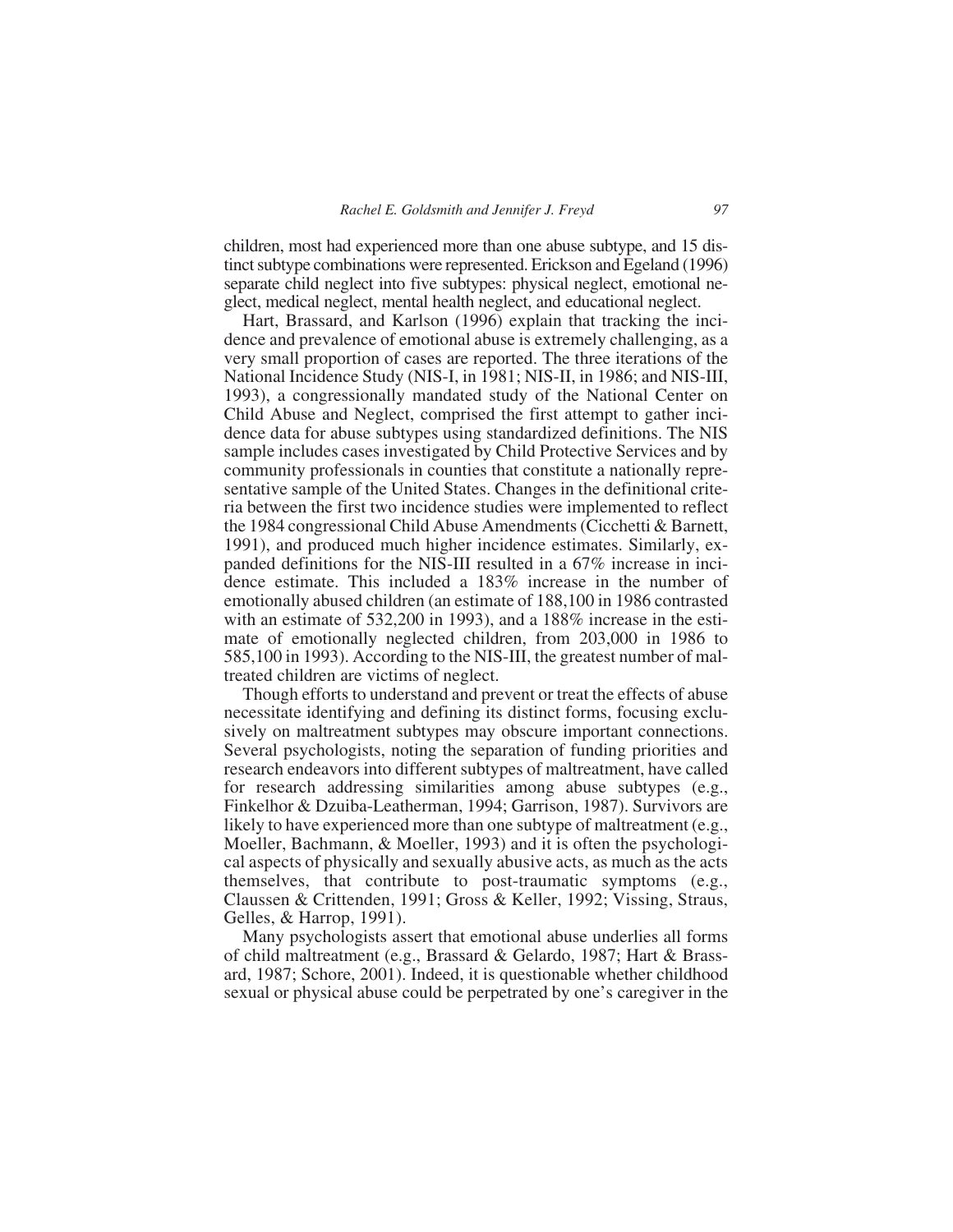absence of psychological abuse. Emotional abuse has been the most recent abuse subtype to emerge in the child maltreatment literature, and is likely the least understood and the most underreported type of abuse (e.g., Gracia, 1995). Definitions of emotional abuse remain rather vague (Giovannoni, 1989). Psychologists' terms for this topic include "emotional abuse," "psychological abuse," "emotional maltreatment," and "psychological maltreatment." Though this paper uses these terms interchangeably, we recognize that their nuances may convey different meanings. However, there does not appear to be a consensus within the field regarding any one definition or distinctions between these terms.

The present study examines the ways that childhood emotional abuse impacts college students' current psychological functioning, especially levels of emotional awareness, through measuring levels of alexithymia, or a lack of words for feelings (Sifneos, 1973). Though previous studies have demonstrated links between alexithymia and abuse in clinical samples (Berenbaum, 1996; Zlotnick, Mattia, & Zimmerman, 2001) and a connection between alexithymia and self-expressiveness in the family (Yelsma, Hovestadt, Nilsson, & Paul, 1998), this study specifically aims to address the hypothesis that alexithymia and emotional abuse are related. In addition, the study aims to determine whether abuse labeling is linked to abuse severity and to alexithymia. Is the severity of individuals' emotional abuse experiences correlated with general emotional awareness?

# *EMOTIONAL ABUSE AND NEGLECT*

Brassard, Hart, and Hardy (1993) describe psychological maltreatment as "a repeated pattern of behavior that conveys to children that they are worthless, unloved, unwanted, or only of value in meeting another's needs" (p. 715). This project incorporates measures that operationalize the following kinds of emotional abuse: rejecting, degrading/devaluing, terrorizing, isolating, corrupting, exploiting, denying essential stimulation, emotional responsiveness or availability, and unreliable or inconsistent parenting (Briere, 1992; Garbarino et al., 1986; Hart & Brassard, 1987). The diversity of behaviors identified as emotionally abusive indicates a spectrum of abusive environments. Qualitative differences in emotional abuse experiences are likely to have different effects, just as different general abuse subtypes contribute to diverse outcomes.

Emotional abuse is linked to a range of negative psychosocial outcomes. Research demonstrates connections between emotional abuse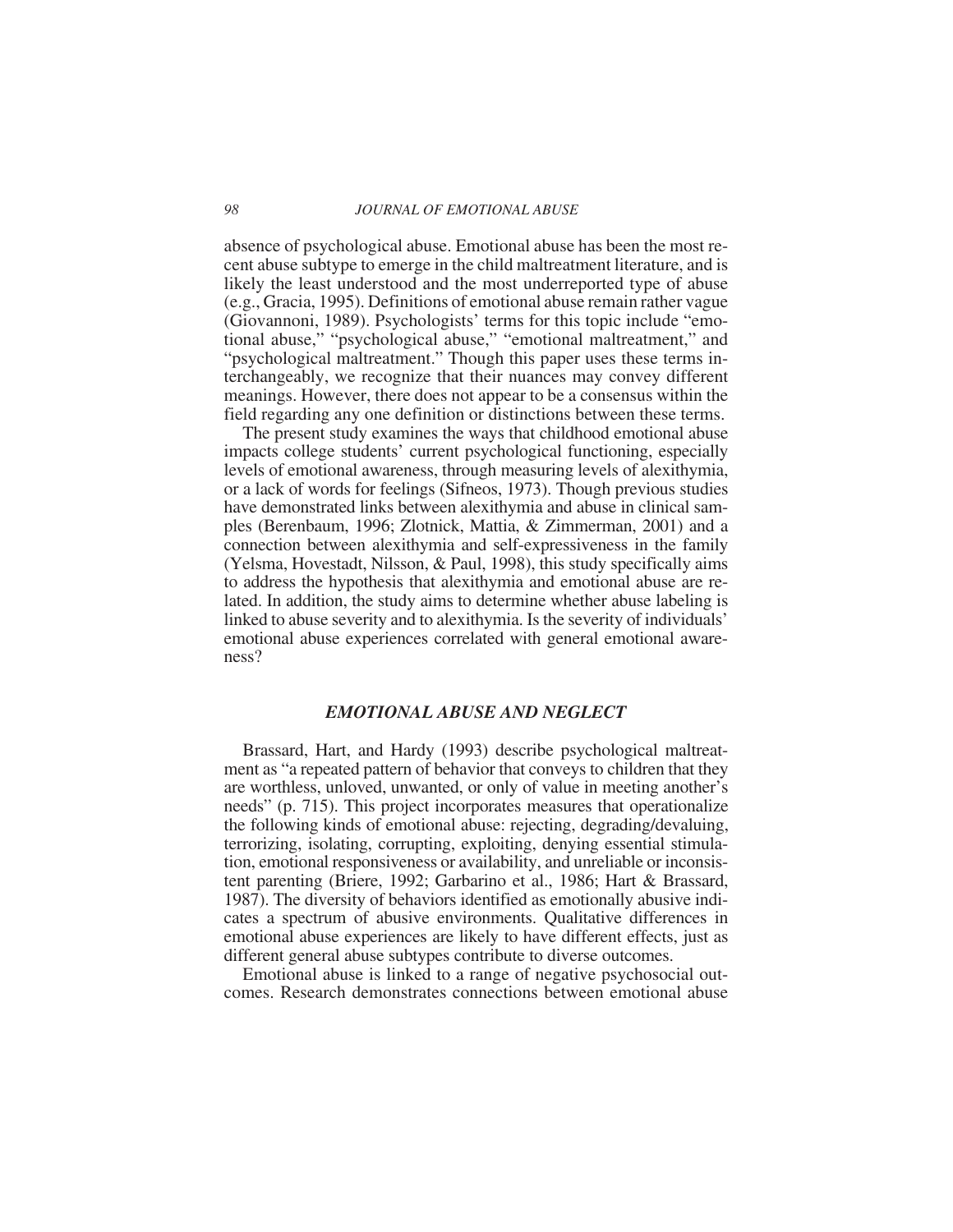and adult depression (e.g., Gibb, Butler, & Beck, 2003; Gross & Keller, 1992; Steinberg, Gibb, Alloy, & Abramson, 2003), suicidality (Bifulco, Moran, Baines, Bunn, & Stanford, 2002), anxiety (Harkness & Wildes, 2002; Kent & Waller, 1998), dissociation (Harkness & Wildes, 2002), and drug and alcohol use among college students (Jelley, 2003). Kent, Waller, and Dagnan (1999) found emotional abuse to be the only type of abuse that predicted unhealthy eating attitudes among adult women, and Kent and Waller (1998) discovered that emotional abuse predicted more depression and anxiety than other forms of abuse.

As many psychologists consider neglect to be one form of abuse, we consider emotional neglect to comprise one type of emotional abuse. Erickson and Egeland (1996) use the term "psychological unavailability" to describe a common form of emotional neglect; this definition overlaps somewhat with some the definitions of emotional abuse described above. Emotional neglect often originates when children are preverbal and may be quite unaware their needs are not being met. Emotional neglect is often most damaging in infancy, with extreme emotional neglect resulting in failure to thrive and subsequent fatality. Children who experience emotional neglect demonstrate anxious attachment (e.g., Egeland & Sroufe, 1981) and internalizing problems (Erickson & Egeland, 1996). Though little research has focused on long-term effects of emotional neglect, psychologists have demonstrated sequelae including major depression (e.g., Yamamoto, Iwata, Tomoda, Tanaka, Fujimaki, & Kitamura, 1999) and personality disorders (Johnson, Smailes, Cohen, Brown, and Bernstein, 2000). Loos and Alexander (1997) found emotional neglect to be related to loneliness and social isolation to a greater degree than any other maltreatment subtype.

# *ABUSE AWARENESS*

The cognitive processes necessary for accommodation or adaptation to maltreatment and for subsequent recovery are quite complex. For children who have experienced trauma, a secure attachment with a caregiver protects against long-term negative symptoms (van der Kolk & Fisler, 1994). When it is the parents themselves, however, who are the source of trauma, children must develop cognitive techniques to cope with their environments (Freyd, 1994, 1996). Strategies include dissociation and denial, skills that may be so well-developed that dissociative trauma survivors are able to use divided attention more effectively than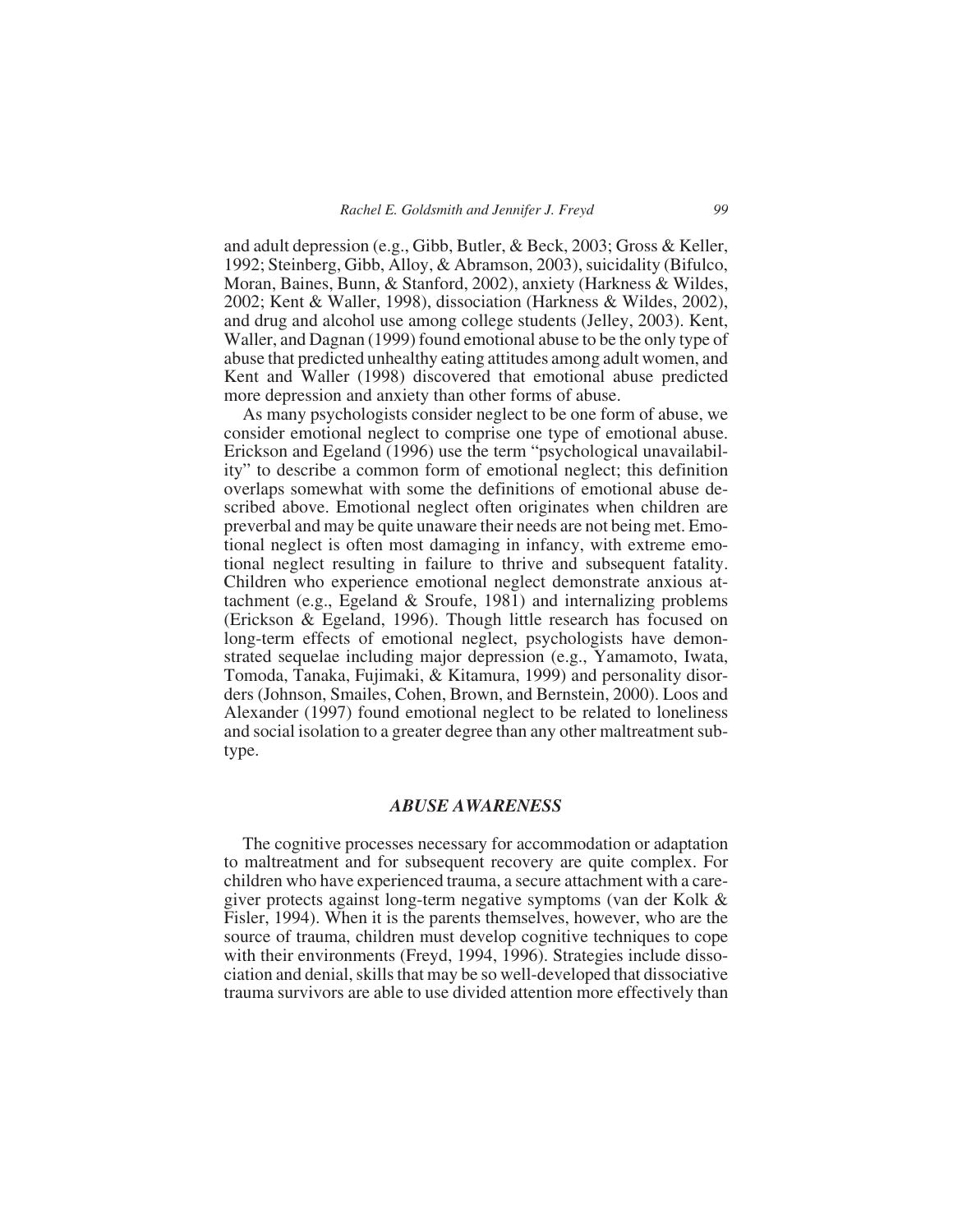others to keep threatening information from awareness (DePrince & Freyd, 1999). Isolating knowledge of abusive treatment from consciousness makes it unlikely that survivors would acknowledge having been abused.

Since their home environments are for the most part uncontrollable and inescapable, children living with abusive caregivers must find ways to either understand or disregard the treatment they receive. Two cognitive models provide clarity in understanding the logic inherent in these processes. Briere's (1992) abuse dichotomy elaborates the implicit, deductive logic through which children come to internalize abusive treatment as deserved. Attributing abuse as stemming from one's own inherent badness inhibits the scarier prospect that a caregiver cannot be trusted, and may help create an illusion of control. The very nature of abuse strengthens this attributional process. Empirical studies reveal victims' attributions do indeed affect abuse awareness. For instance, Rausch and Knutson (1991) found that even when participants reported similar punitive experiences for themselves and their siblings, they were more than twice as likely to identify their siblings' experiences as abusive than they were to identify their own. The authors also reported that participants were more likely to interpret parental behavior towards themselves, but not that directed towards their siblings, as deserved, and therefore not abusive. Another helpful model is Freyd's (1996) betrayal trauma theory, which explains how children may isolate abuse experiences from memory and consciousness in order to maintain a necessary relationship with a caregiver. By selectively ignoring evidence of betrayal, people can survive and even engender caregiving in environments that would otherwise be hopeless. Since individuals employ these mechanisms to escape consciousness of their realities, they are conceptualized as implicit, and may later prove difficult to observe and change.

The quality of emotional abuse itself may directly impact the development of emotional awareness. In maltreating environments, children can learn that it is unacceptable, threatening, or dangerous to express emotions, especially negative ones. Since abuse and neglect produces negative emotions, children may adapt to abuse with general deficits in emotional awareness. Bowlby (1988) describes one pathway to deficits in emotional awareness as a parenting style that requires the denial of certain emotions, such as environments where parents instruct their children not to cry or express negative emotions. Children learn that they must distance themselves from their own needs and feelings to obtain love and care. Similarly, Linehan (1993) describes two important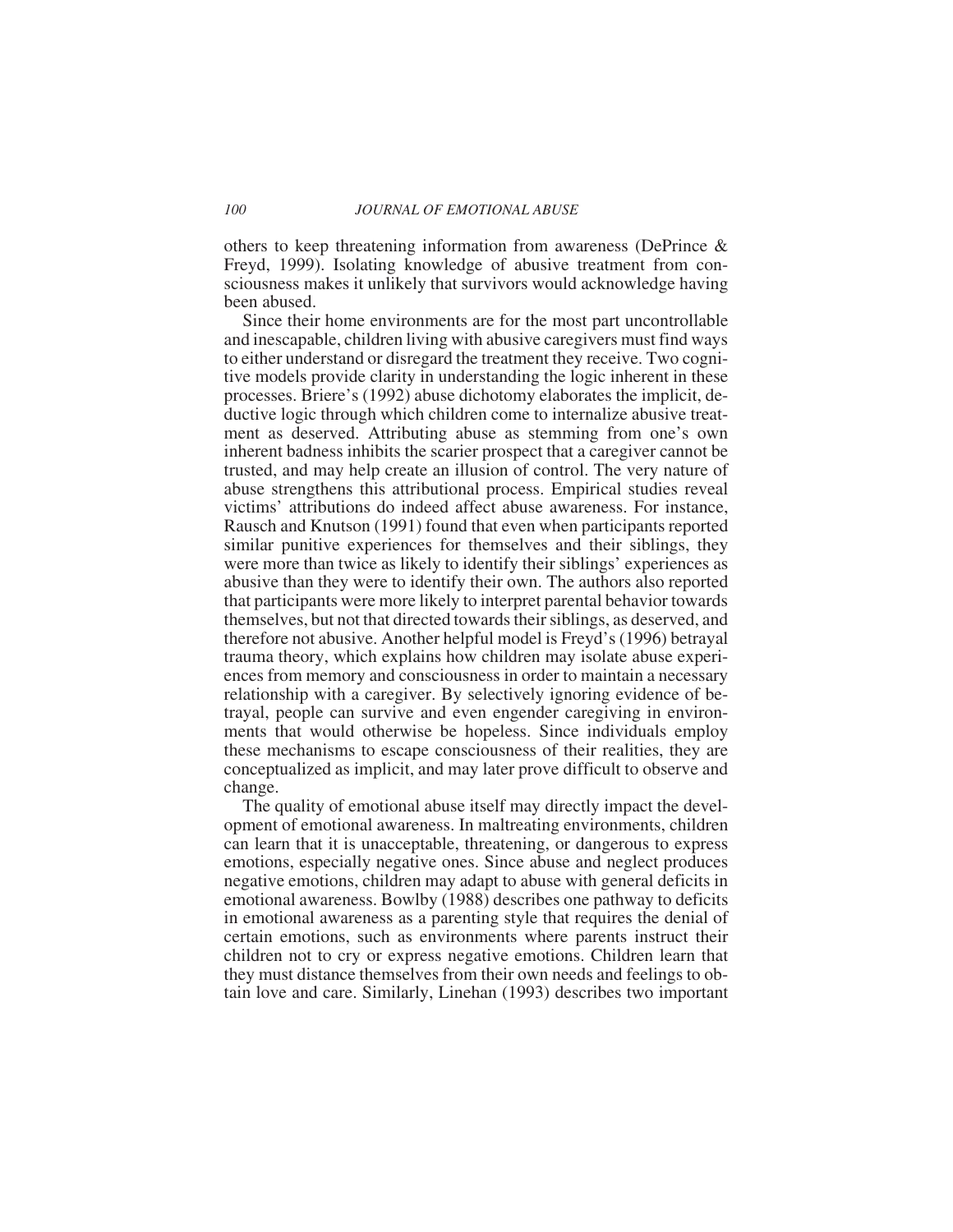characteristics of invalidating environments. First, they impart that an individual is wrong in their assessment of their own experience. Second, they ascribe children's emotional experiences to personal characteristics that are unacceptable. The consequences of these environments are such that individuals do not learn to accurately label private experiences, and therefore exhibit impairments in their abilities to modulate arousal.

Neuroanatomical and neuropsychological empirical research provides physical evidence of connections between psychological abuse and neglect and capacities for emotional awareness. Cicchetti (2002) explains that emotional abuse and neglect can alter otherwise healthy children's brain structure, function, and organization, and that children's brains are especially vulnerable during periods of rapid creation or modification of neuronal connections. Schore (2000, 2001) offers illuminating descriptions of the pathways through which early abuse and neglect impact regions of the brain involved in emotional awareness. Schore (2001) specifies that "purely 'psychological' relational trauma" (p. 222) produces altered neuroanatomical and neurophysiological development. Specific damage includes the overpruning and retraction of dendrites, which results in fewer synaptic connections to other cortical and subcortical areas. Schore (2000) explains that the maturation of the orbitofrontal cortex, which assesses internal states to allocate coping resources and participates in learning about emotions, is experience-dependent. Schore incorporates the neuroimaging and EEG data of Ryan, Kuhl, and Deci (1997) to explain how positive parent-child interactions influence the development of right hemisphere cortical and subcortical networks that are important to emotion regulation, and hypothesizes that "growth-inhibiting" intergenerational patterns of stress and coping result from the suboptimal development of corticolimbic structures that occur as a consequence of aversive environments.

How might these coping mechanisms operate after individuals leave their home environments? Learning models suggest that both the repeated nature of family abuse and the depth of processing in the mechanisms described above would render coping techniques difficult to extinguish. The concurrent timing of these processes and individuals' overall cognitive development further deepens their incorporation. Abuse and neglect early in life have strong deleterious effects (e.g., Schore, 2001), but since they occur during nonverbal years, victims are less likely to exhibit awareness of early child abuse trauma. Finally, the brain changes in the orbitofrontal regions Schore identifies are likely to endure and reinforce patterns of emotional unawareness.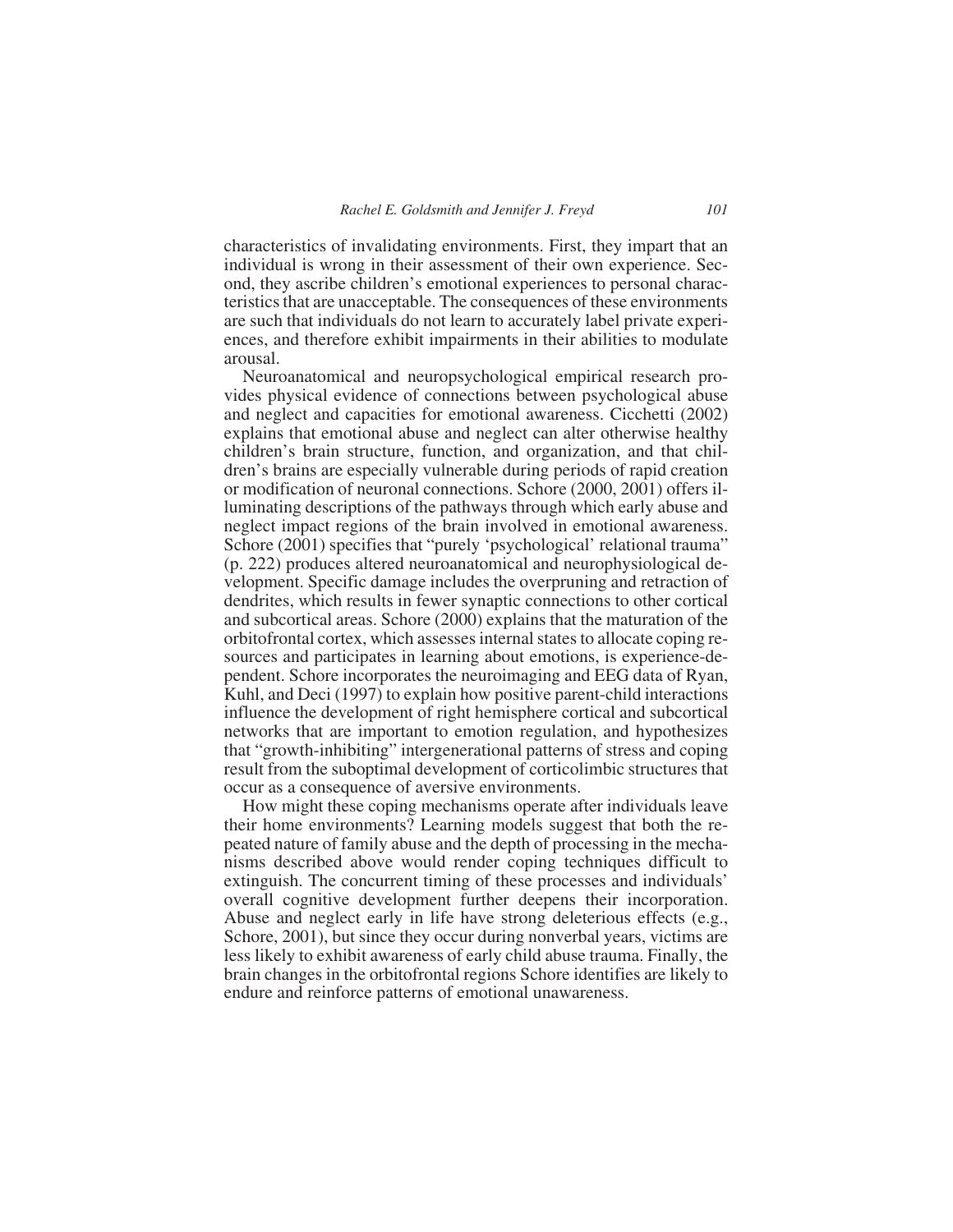#### *102 JOURNAL OF EMOTIONAL ABUSE*

Though individuals do not have the same motivations to retain relationships with their caregivers after leaving their home environments, many (including most college students) continue to depend on those same caregivers. In addition, societal stigma around abuse may prevent the revision of the cognitive processes described above. Since during abuse it is unsafe to experience emotional reactions fully, awareness often appears after leaving the situation. Changing abuse perceptions and attributions may provoke a period of great psychological distress. Some research demonstrates that abuse awareness may have negative consequences. Varia and Abidin (1999) investigated individuals' perceptions of childhood emotional abuse, reported maltreatment experiences, and relationship satisfaction among three groups: "Non-abused" (persons not reporting psychological abuse); "Acknowledgers" (those reporting and acknowledging childhood emotional abuse); and "Minimizers" (those reporting comparable levels of psychological abuse but not acknowledging abuse). Participants in the Non-abused group reported the highest levels of relationship satisfaction, followed by the Minimizers, and finally, the Acknowledgers. These results indicate that in at least one aspect of life, survivors fare better with less explicit awareness. Another explanation could be that minimizing abuse relates to a general lack of emotional awareness reflected in survivors' assessments of both their present relationships and past experiences. However, abuse awareness can be beneficial in that it positively impacts survivors' parenting. Egeland and Susman-Stillman (1996) found that for mothers with childhood abuse, dissociative tendencies and idealization of childhood experiences contributed to abuse towards their own children.

Is abuse awareness related to overall levels of emotional awareness? The research described above indicates that survivors' techniques for coping with abuse, such as the development of dissociative tendencies, continue beyond the circumstances under which these mechanisms develop. Similarly, a lack of awareness for being abused may be related to a general deficit in emotional awareness. Alexithymia, or a lack of words for feelings (Sifneos, 1973), is a useful construct in investigating emotional awareness. The alexithymia construct contains three elements: (a) difficulty identifying feelings; (b) difficulty describing feelings; and (c) an externally oriented cognitive style (Parker, Bagby, Taylor, Endler & Schmitz, 1993). Research has linked alexithymia with substance abuse disorders, posttraumatic stress disorders, depression, eating disorders, and reduced REM (rapid eye movement) density (Taylor, 2000). Alexithymia is also associated with low self-esteem (Yelsma, 1995) and subjective measures of illness (Lumley,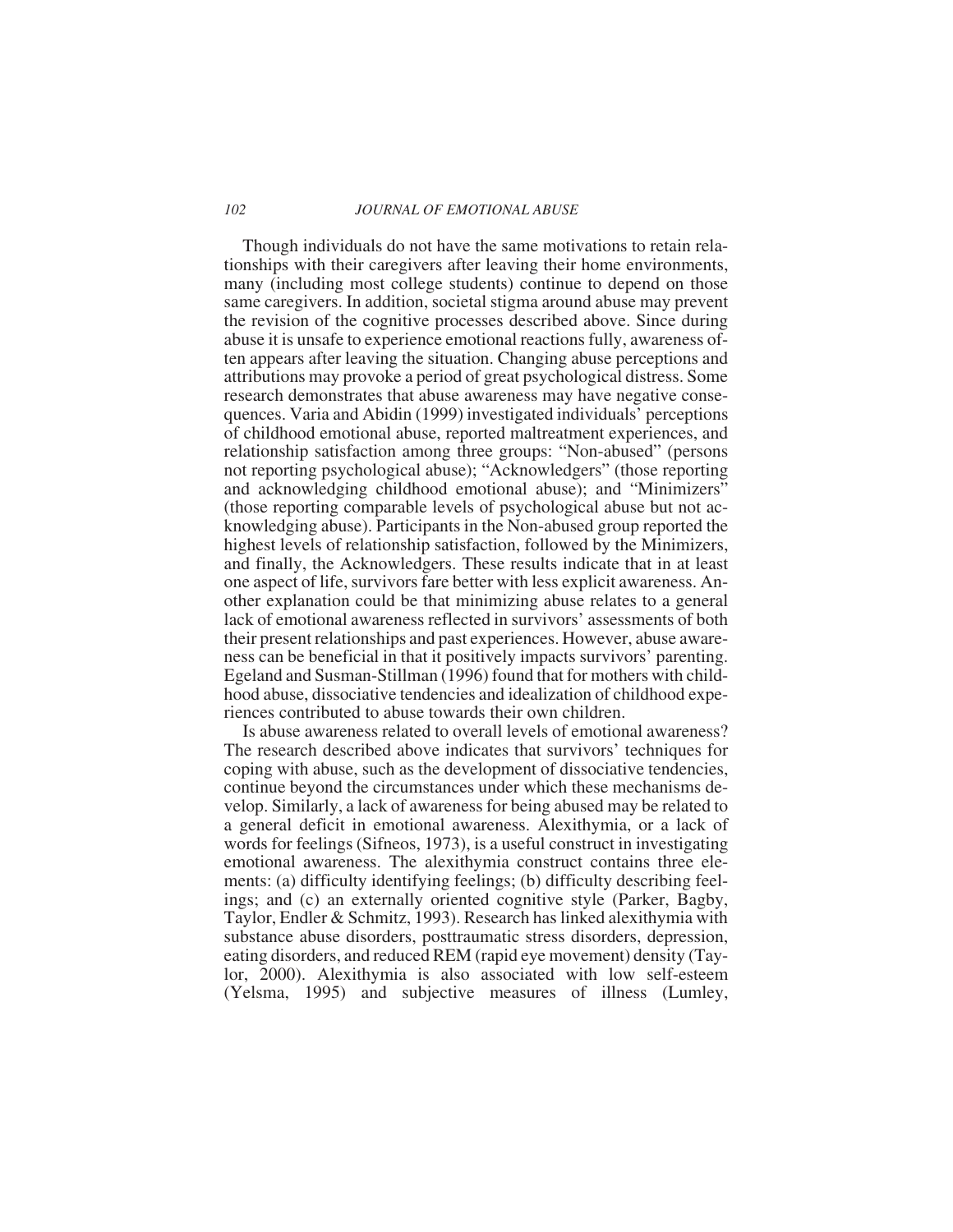Tomakowsky, & Torosian, 1997). Additional studies have demonstrated connections between alexithymia and childhood abuse in clinical samples (Berenbaum, 1996; Zlotnick et al., 2001). Yelsma et al. (1998) found a significant negative correlation  $(r = -.52, p < .0001)$  between counseling clients' perceptions of positive expression with their families and their levels of alexithymia; the authors found that family negative expressiveness was also correlated with alexithymia, but to a lesser degree ( $r = .34$ ,  $p < .009$ ). Their findings indicate that emotional neglect, in the form of a lack of positive expression, may be even more strongly related to alexithymia than emotional abuse.

The research summarized above helps to explain reports that adult survivors of child abuse do not necessarily see themselves as having been abused (e.g., Rausch & Knutson, 1991; Varia & Abidin, 1999; Weinbach & Curtiss, 1986). For individuals seeking treatment for abuse sequelae, deficits in awareness regarding trauma and its effects among health professionals likely contribute to victims' levels of awareness for abuse. Attention to trauma and its effects form only a small part of most therapists' training (Courtois, 2002). Mental health workers often fail to ask about trauma experiences (Read & Fraser, 1998a; Young, Read, Barker-Collo, & Harrison, 2001), and most mental health services do not detect clients' exposure to childhood trauma (Briere & Zaidi, 1989; Wurr & Partridge, 1996). Mental health professionals identify higher rates of abuse when they ask specific questions regarding abuse experiences than when they utilize general screening questions (Dill, Chu, Grob, & Eisen, 1991). Mental health workers commonly fail to detect emotional abuse, just as they often fail to detect sexual and physical abuse (Thompson & Kaplan, 1999). In addition, victims most commonly seek professional help not because of the trauma itself, but for depression (e.g., Berliner & Elliott, 1996) or complaints about themselves or their relationships (Briere, 2002).

The present study hypothesizes that alexithymia is positively correlated with levels of emotional abuse, even when controlling for substance use and lifetime trauma, and negatively correlated with abuse acknowledgement.

# *METHOD*

# *Participants*

Participants were 80 university students enrolled in introductory psychology or linguistics courses. They received course credit for their par-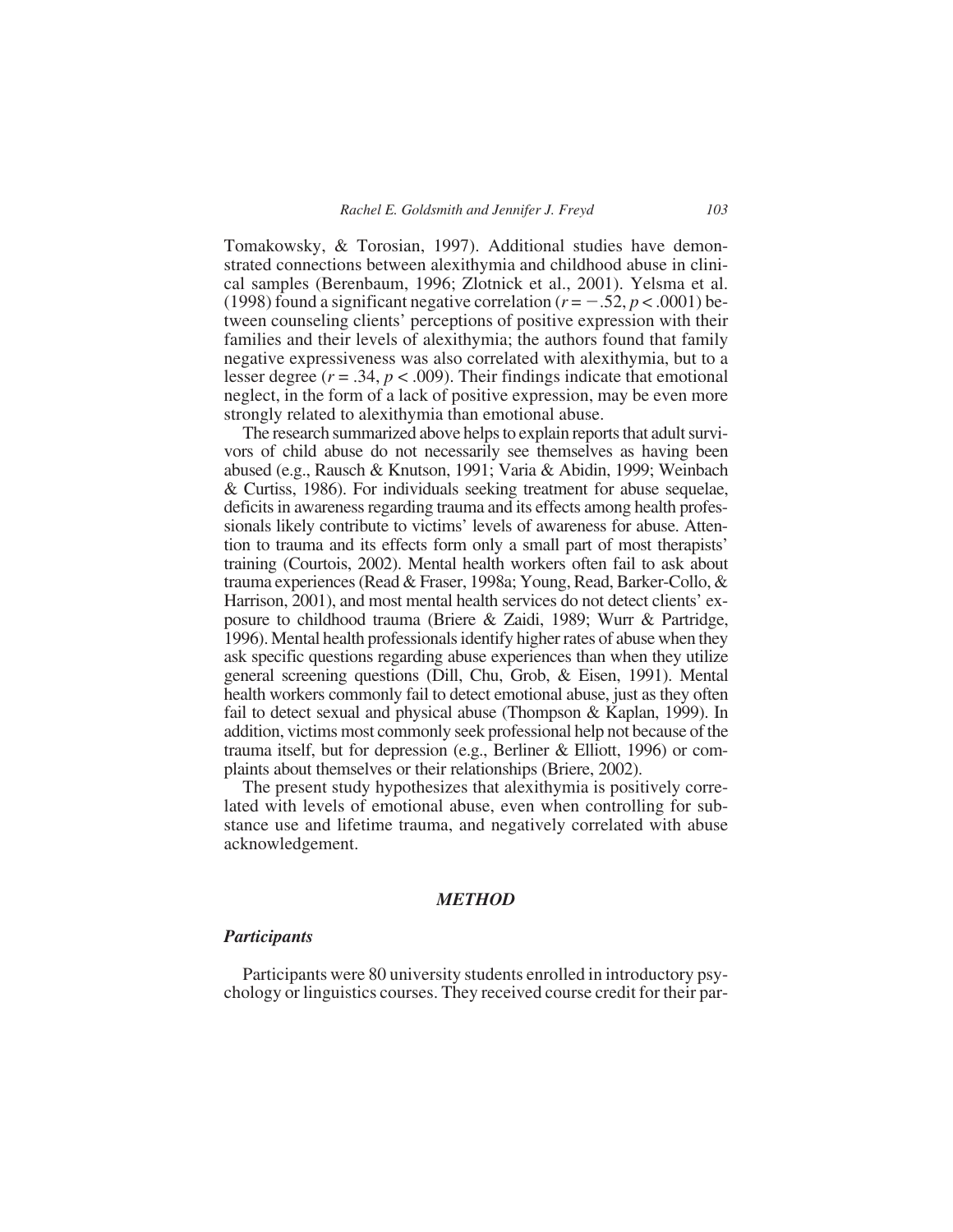ticipation. They included 50 women and 30 men whose ages ranged from 17 to 52 years, with 91% of participants between the ages of 17 and 21. Seven students identified as Asian-American; 5 identified as Hispanic; 2 identified as Native American; 58 identified as white; 7 identified as "other"; and 1 did not endorse any category. None currently lived with their parents. None of the subjects refused to participate. The university's Institutional Review Board approved human subjects' participation in this study, and all participants signed an informed consent form.

# *Materials*

Survey packets included demographics, three questions assessing perceptions of abuse that included one question for each abuse subtype (physical, sexual, and emotional; e.g., "Would you say that you were emotionally or psychologically abused as a child (before age 17)?"), the Toronto Alexithymia Scale-20 (Bagby, Taylor, & Parker, 1994), the Trauma Symptom Checklist-40 (Elliott & Briere, 1992), the Symptom Checklist-90 (Derogatis, Lipman, & Covi, 1973), questions about drug and alcohol use, the Brief Betrayal Trauma Survey (Goldberg & Freyd, 2004), the Child Abuse Trauma Scale (Sanders & Becker-Lausen, 1995), and the Child Maltreatment Interview Schedule (Briere, 1992).

The Toronto Alexithymia Scale (TAS-20;  $\alpha$  = .74-.84; Parker, Bagby, Taylor, Endler, & Schmitz, 1993) is the most frequently used measure of alexithymia (Taylor, 2000). Participants respond to statements regarding their thinking and discussion of emotional content using Likert scales that range from 1-5. Examples of statements include, "I am often confused about what emotion I am feeling," and "I don't know what's going on inside me." The TAS-20 contains three subscales: Difficulty Identifying Feelings ( $\alpha$  = .73-.83), Difficulty Describing Feelings ( $\alpha$  = .61-.78), and Externally Oriented Thinking ( $\alpha$  = .60-.71; Parker et al., 1993).

The Trauma Symptom Checklist-40 (TSC-40;  $\alpha = .90$ , subscales .62-.77, Elliott & Briere, 1992) queries a range of posttraumatic symptoms. The study used the TSC-40 subscales of dissociation, anxiety, and depression. Previous research has demonstrated the construct validity of the TSC-40 (Elliott & Briere, 1992) and its convergent validity when compared with the SCL-90 (Zlotnick, Shea, Begin, Pearlstein, Simpson, & Costello, 1996).

The study also used the Symptom Checklist-90 (SCL-90; Derogatis & Cleary, 1977; Derogatis et al., 1973) to assess symptoms of anxiety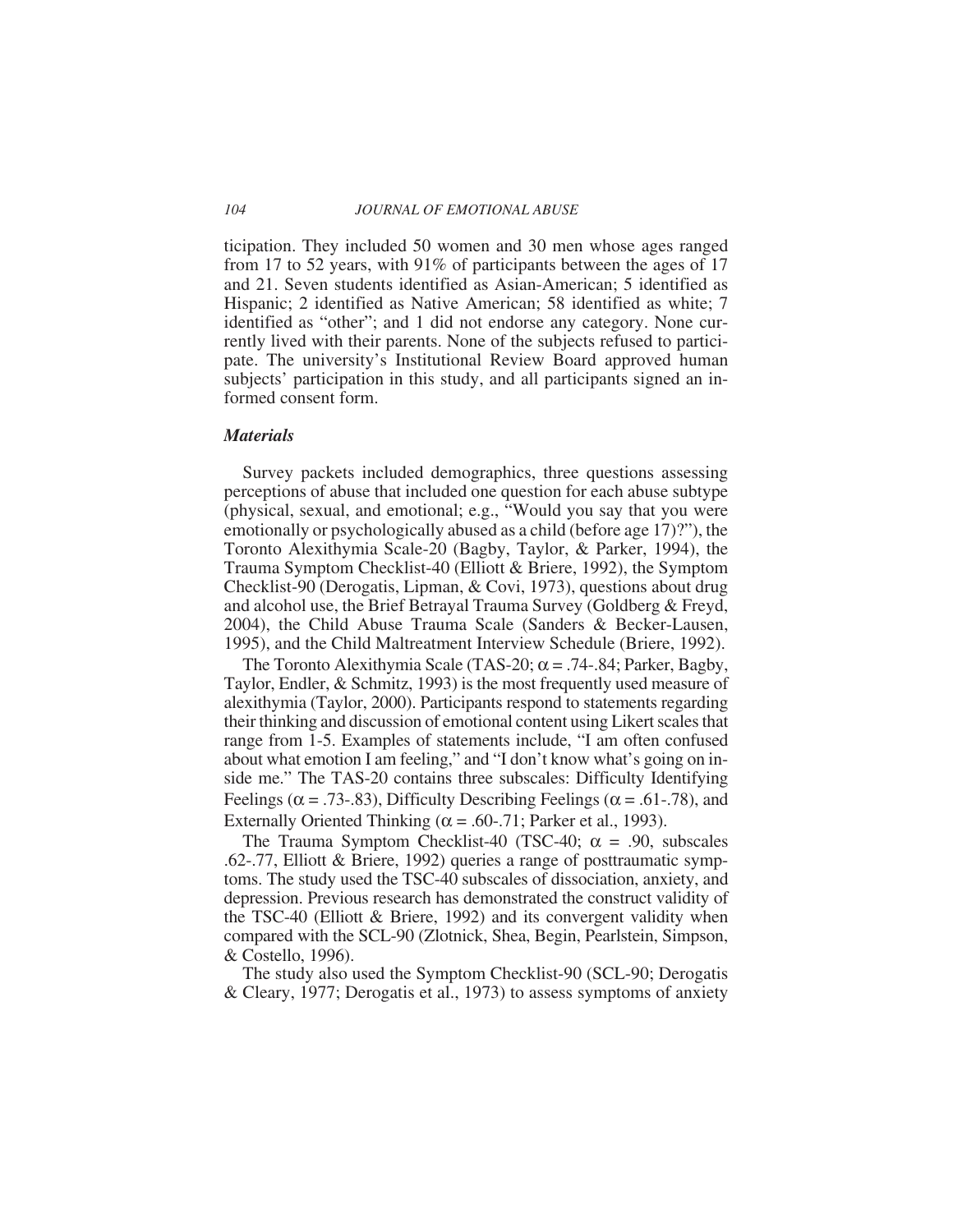and depression. The measure has good construct validity and scale intracorrelations.

The study included a group of questions about drug and alcohol use. For each of nine drugs (alcohol, tobacco, cannabis, cocaine, opium, heroin, methamphetamines, LSD, and ecstasy), participants were asked how many days out of the past 30 they had used the drug. There was also a space for "other" where students could write in additional drugs.

The 12-item Brief Betrayal Trauma Survey (BBTS; Goldberg & Freyd, 2004) asks respondents to indicate how many times they have experienced different interpersonal and non-interpersonal traumas both before and after age 18. Traumatic experiences queried include disasters, accidents, witnessing death or injury, forced sexual contact, physical assault, and emotional or psychological maltreatment. Interpersonal items include those assessing experiencing and witnessing abuse perpetrated by a close other and those that assess experiencing and witnessing abuse perpetrated by a non-close other. This scale was included to assess traumatic events other than parent or caregiver maltreatment, since a range of traumatic experiences impacts psychological functioning.

The Child Abuse Trauma Scale (CAT scale; Sanders & Becker-Lausen, 1995) was designed to measure "the individual's present, *subjective* perception of the degree of stress or trauma present in his/her childhood" [emphasis in the original] (p. 317). Examples of scale items include, "Did you feel safe living at home?" and "As a child, did you feel unwanted or emotionally neglected?" The measure uses a Likert scale of 0-4, where 0 denotes "never"; 1, "rarely"; 2, "sometimes"; 3, "very often"; and 4, "always." A higher score signifies greater levels of maltreatment; some items, such as the first example above, are reverse coded. The CAT scale contains subscales measuring Punishment, Negative Home Environment/Neglect, and Sexual Abuse, and has strong test-retest reliability (*r* = .71-.91) and internal consistency ( $\alpha$  = .63 to .90; Kent & Waller, 1998). Kent and Waller added an Emotional Abuse subscale, comprised of the 7 items from the CAT scale they felt best reflected the construct; only 1 of these items overlaps with the Negative Environment subscale. The subscale appears to have good internal consistency ( $\alpha$  = .88). The present study uses the new subscale.

The Psychological Maltreatment Scale of the Child Maltreatment Interview Schedule (CMIS; Briere, 1992;  $\alpha = .87$ , Briere & Runtz, 1988) asks how often emotional abuse experiences occurred in an average year. The scale uses a Likert scale of 0 (*never*) to 6 (*over 20 times a year*). The scale has 6 items that ask how often did a parent or caregiver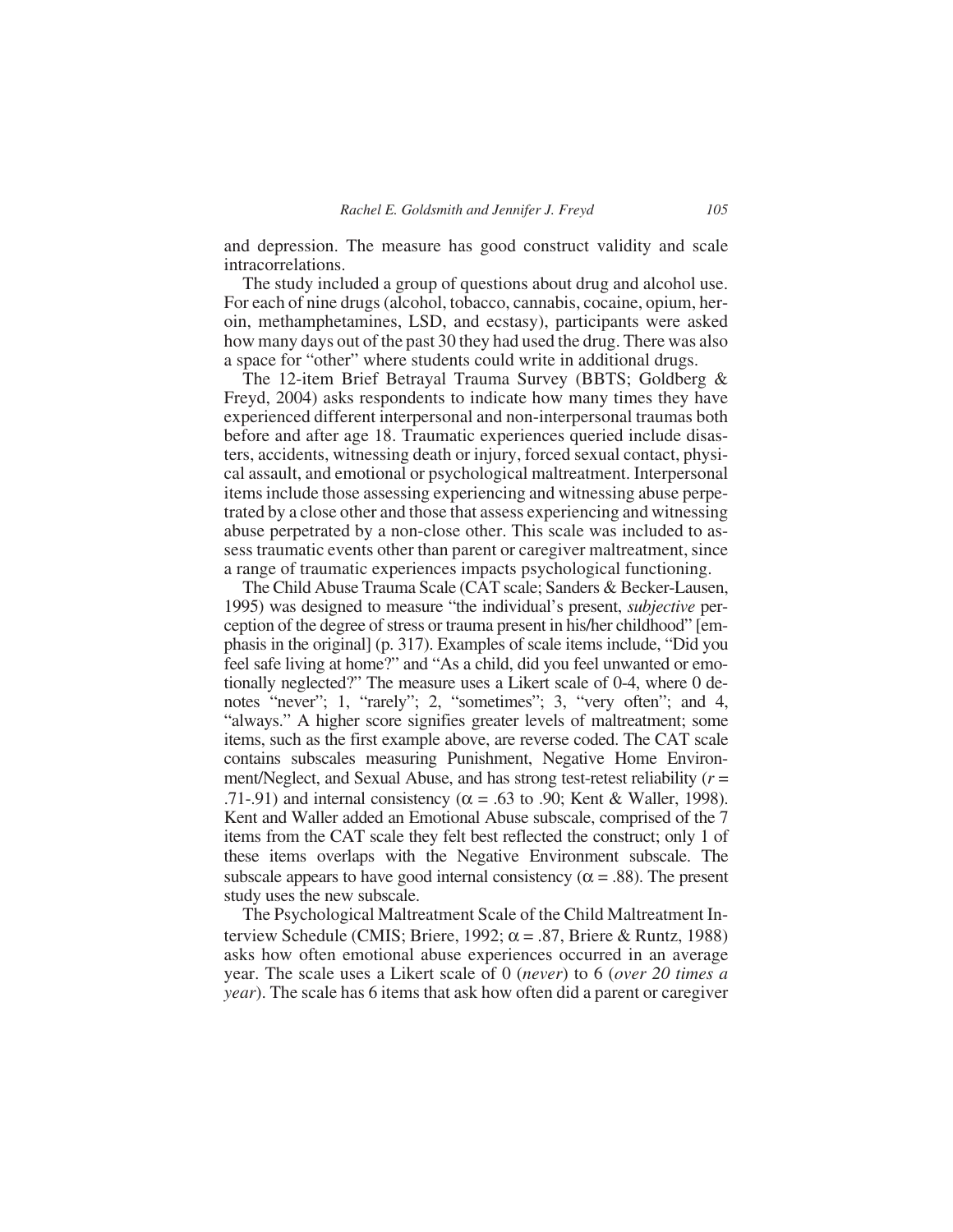"yell at you"; "insult you"; "criticize you"; "try to make you feel guilty"; "ridicule or humiliate you"; "embarrass you in front of others"; and "made you feel like you were a bad person."

# *Procedure*

Participants did not know the topic of the study when they signed up for the study. When they arrived at the study site, they were invited to complete an anonymous questionnaire about life experiences. Participants were told both verbally and via the informed consent that some of the questions were personal and potentially upsetting; the words "abuse" and "trauma" were not used. Both the consent and debriefing forms included phone numbers for counseling resources. Participants completed a packet of self-report questionnaires in groups, with ample space between each person for privacy. The instructions stated the importance of answering questions in order. After completing the questionnaires, participants dropped them into a box to ensure anonymity.

#### *Data Analysis*

Participants' scores were computed for each measure and measure subscale. We used descriptive statistics to assess whether the current sample revealed rates and ranges of abuse experiences, as measured by the CAT scale, that were similar to those reported by Sanders and Becker-Lausen (1995). Preliminary analyses investigated zero-order correlations between measures thought to capture the same constructs. These included the SCL-90 and the TSC-40 subscales of depression and anxiety, and the CMIS and CAT measures of emotional abuse. We then computed zero-order correlations between abuse measures, alexithymia subscales, and psychological symptoms such as depression, anxiety, and dissociation. We also investigated zero-order correlations between abuse and gender, and between abuse and substance use. Finally, we used partial correlations to determine the extent of the unique relation between emotional abuse and alexithymia subscales, by controlling for other abuse correlates. All data analysis utilized SPSS 10.0.

Though emotional abuse is better considered a continuous rather than a dichotomous variable, there are often practical (including research, social, or legal) reasons to group people into abused versus non-abused categories. Categorizing participants as abused or non-abused involves choices regarding measures and cutoff points. Some of these decisions are necessarily arbitrary. None of the measures we used contain cutoff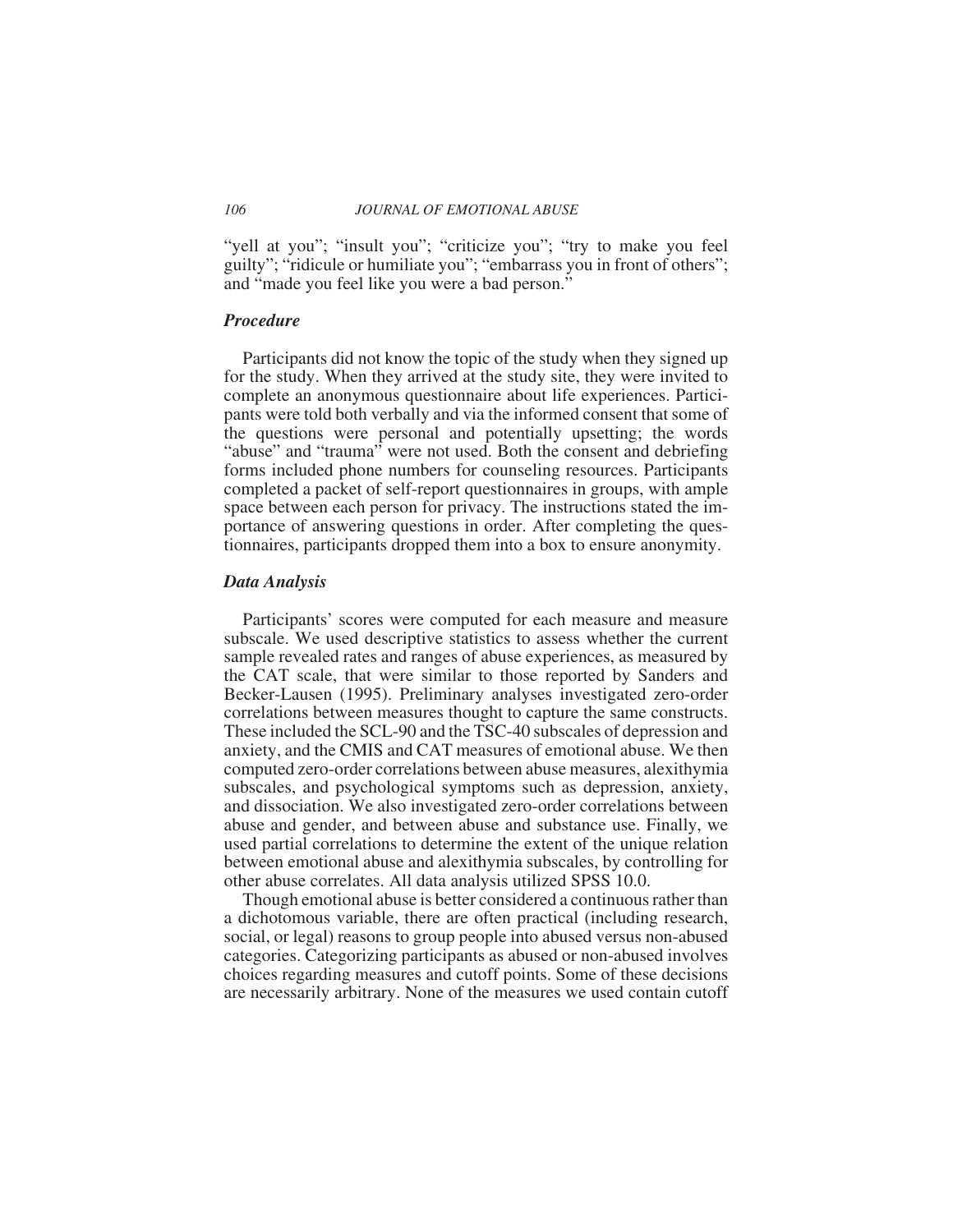points or categorization systems. After creating and comparing a few categorization methods, described in the Results section below, participants who would be considered emotionally abused were identified under each system. Though some participants fall into the "abused" category under all categorization systems, many fell into different categories depending on the method employed. These disparities highlight the importance of using multiple methods in assessing people's abuse experiences. Our preferred categorization method allows for differences due to method variance. The project method did not categorize individuals as physically or sexually abused.

# *RESULTS*

Table 1 indicates mean scores and standard deviations for trauma symptoms, alexithymia subscales, and abuse measures. The average score on the CAT scale was .74, with a standard deviation of .38. These statistics closely reflect those of Sanders and Becker-Lausen (1995) in two college studies that, combined, included over a thousand students: CAT scale mean scores were .75 and .73, and standard deviations were .42 and .41, respectively. Scores on the CMIS Psychological Abuse subscale (Briere, 1992) ranged from 1-40, with an average of 13.38 and a standard deviation of 10.15.

Multiple measures for both symptoms and abuse were correlated. Depression subscales from the TSC-40 and the SCL-90 were highly correlated  $(r = .63, p < .001)$ , and the anxiety subscales were correlated at a level of .53 (*p* < .001). The Emotional Abuse subscales of the CAT scale and the Psychological Abuse subscale of the Child Maltreatment Interview Schedule (CMIS; Briere, 1992) were also highly correlated (*r* = .86, *p* < .001). The Psychological Abuse subscale of the CMIS was also significantly related to the average score on the entire CAT scale  $(r = .73, p <$ .001) and the Negative Home Environment/Neglect subscale (*r* = .63, *p* < .001). There were no significant relations between abuse measure scores and participants' alcohol or drug use, and none between abuse and gender. Reported levels of emotional abuse using the CAT Emotional Abuse scale and the Negative Home Environment/Neglect scale revealed significant zero-order correlations ( $p < .001$ ) with depression ( $r = .49$  and .61, respectively), anxiety ( $r = .44$  and  $.41$ , respectively), and dissociation ( $r =$ .39 and .45, respectively).

Students rarely identified themselves as having been emotionally abused. Only six students responded "yes" to the emotional abuse per-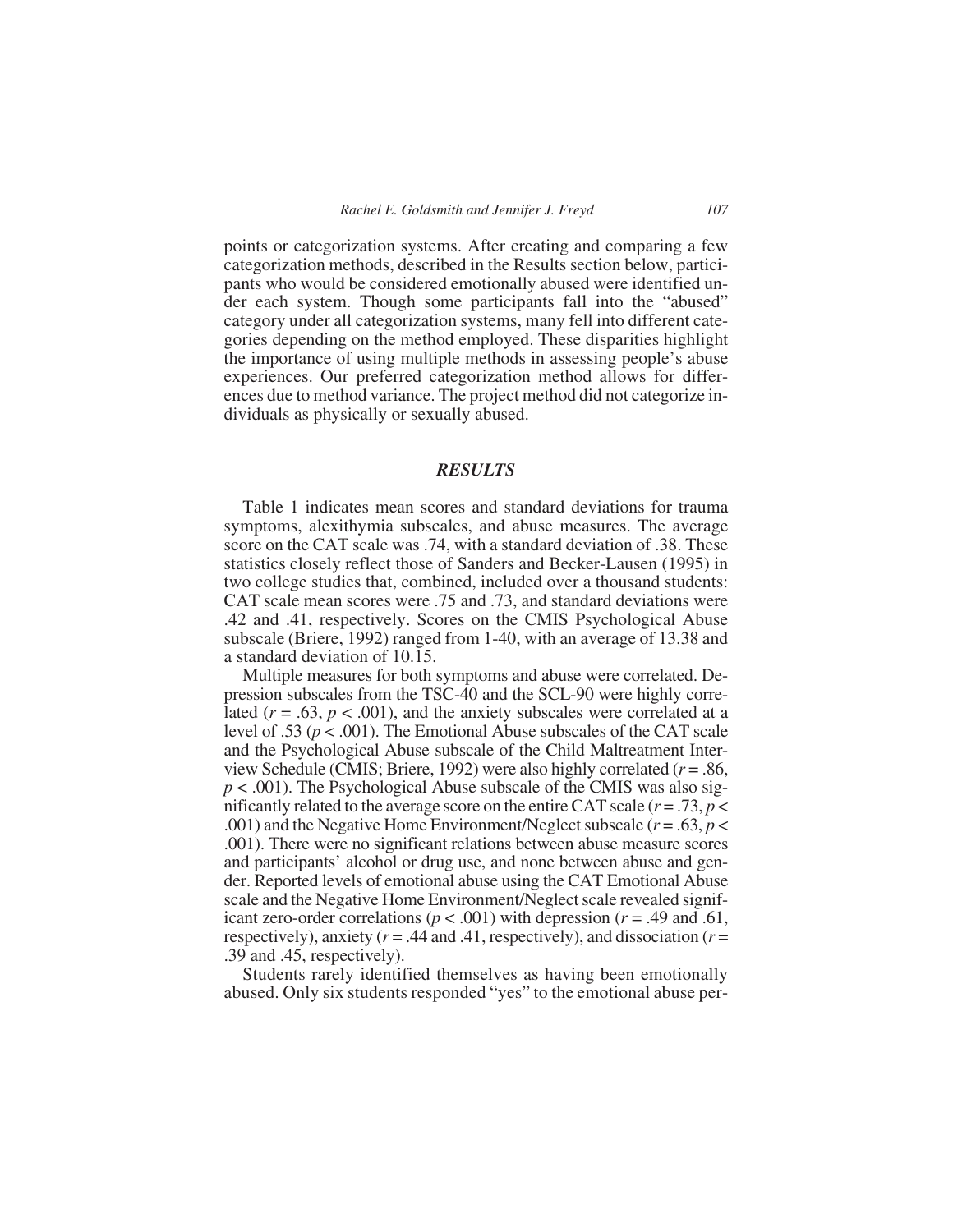|                 |  | TABLE 1. Means and Standard Deviations of Trauma Symptom and Abuse |  |  |  |
|-----------------|--|--------------------------------------------------------------------|--|--|--|
| <b>Measures</b> |  |                                                                    |  |  |  |

|                                                                       | N  | M     | <b>SD</b> |
|-----------------------------------------------------------------------|----|-------|-----------|
| Child Maltreatment Inventory<br>Schedule Psychological Abuse<br>Scale | 79 | 13.38 | 10.15     |
| Child Abuse Trauma Scale<br>Average Score                             | 74 | .74   | .38       |
| Child Abuse Trauma<br>Scale subscales:                                |    |       |           |
| <b>Emotional Abuse</b><br>Negative Home                               | 80 | 1.02  | .65       |
| Environment                                                           | 78 | .82   | .60       |
| Sexual Abuse                                                          | 79 | .10   | .27       |
| Punishment                                                            | 79 | 1.11  | .55       |
| <b>Trauma Symptom</b><br>Checklist-40 subscales:                      |    |       |           |
| Dissociation                                                          | 77 | 2.19  | 1.94      |
| Anxiety                                                               | 75 | 4.88  | 3.03      |
| Depression                                                            | 78 | 6.27  | 3.41      |
| Toronto Alexithymia<br>Scale-20 subscales:                            |    |       |           |
| Difficulty Identifying<br>Feelings                                    | 78 | 13.69 | 5.37      |
| <b>Difficulty Describing</b><br>Feelings                              | 80 | 13.48 | 3.43      |
| <b>Externally Oriented</b><br>Thinking                                | 80 | 27.06 | 2.79      |

ception question. Participants who acknowledged experiencing emotional abuse included 5 females and 1 male, ages 18-19. Under the categorization system we chose, all six of the "acknowledging" participants fall into the abused category. Their small number tempers the validity of any comparison testing between them and other abused participants. Two participants acknowledged experiencing sexual abuse; these participants were also the only ones who acknowledged experiencing physical abuse. One of these participants, however, did not indicate sexual or physical abuse experiences in the abuse questionnaires.

The results of the abuse measures that queried specific abuse behaviors support previous research (e.g., Dill et al., 1991) demonstrating that such questions yield more endorsements than general questions regarding abuse. For instance, on the BBTS (Goldberg & Freyd, 2004), 18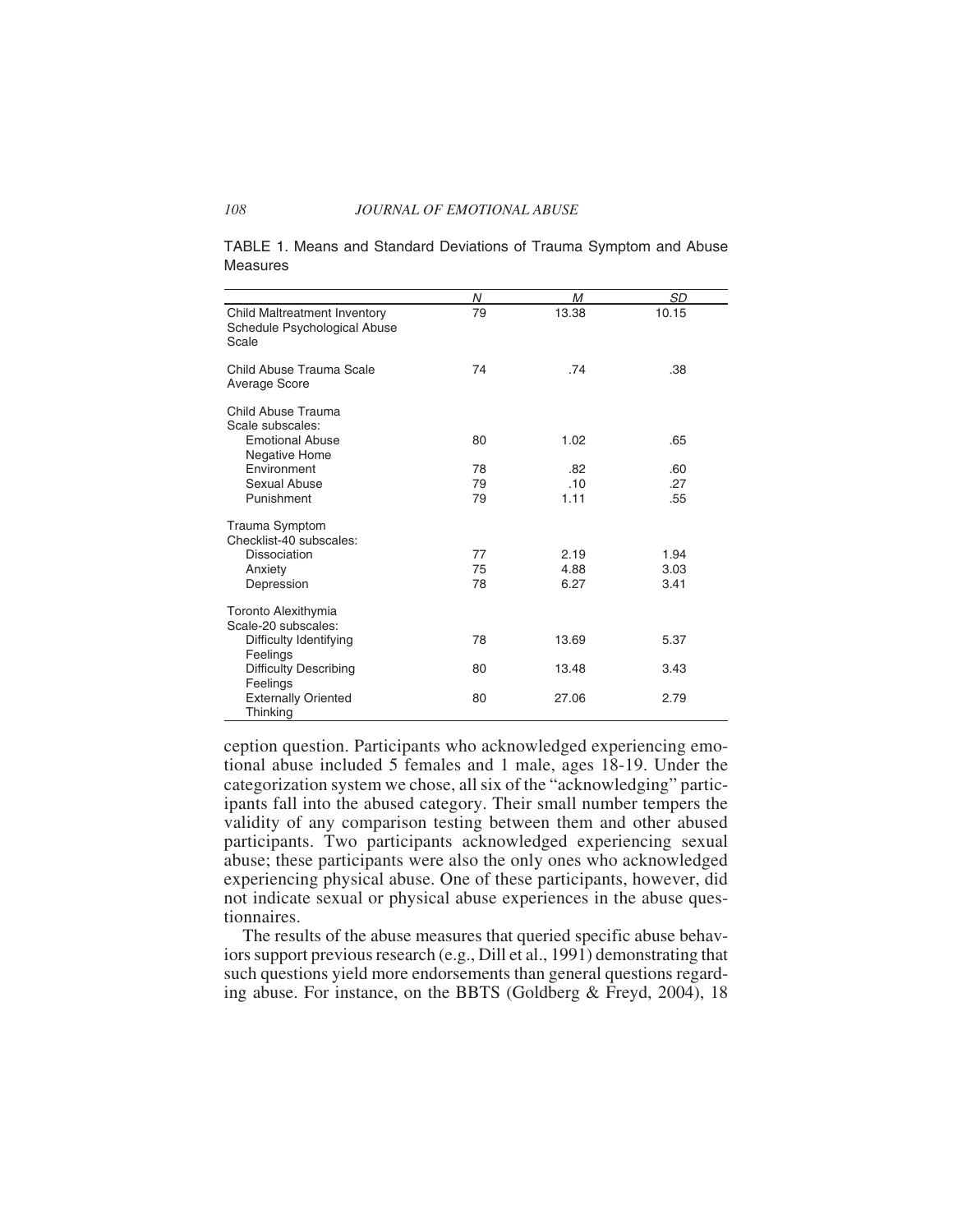participants reported experiences of psychological maltreatment by someone close before the age of 18. These participants include all six participants who acknowledged having been emotionally abused. A similar pattern emerged for sexual and physical abuse reporting. On the CAT scale, 18 individuals endorsed at least one item on the sexual abuse subscale, such as "Did you have traumatic sexual experiences as a child?" or "Did your relationship with either of your parents ever involve a sexual experience?" as compared to only two people who endorsed the general question regarding sexual abuse. Similarly, on the CMIS, eight individuals endorsed the questions, "Before you were age 17, did anyone ever touch your body in a sexual way, or make you touch their sexual parts? Did this happen with a family member?" One replied that this had happened with a parent; two replied that it had happened with a stepparent, three replied that it had happened with a sibling, and two replied that it had happened with another family member. Seventeen people responded "yes" to the question on the CMIS, "Before you were 17, did one of your parents or stepparents ever have problems with drugs or alcohol?" Regarding physical maltreatment, seven participants endorsed the CAT item, "Did your parents ever beat or hit you when you did not expect it?" and 18 endorsed the item, "As a child, did you feel that your home was charged with the possibility of unpredictable physical violence?"

Several categorization systems were considered to describe individuals as emotionally abused, and participants identified as abused vary under the criteria of each system. Table 2 compares the criteria for each categorization system and the participants each system identifies. Cutoff points were selected to reflect scores well above the mean scores for each measure. The first system (A) involves the Emotional Abuse subscale of the Child Abuse Trauma Scale (Kent & Waller, 1998). If participants are categorized as emotionally abused using the criterion of a subscale average of 1.5 or above, 16 students fall into this category. If the same criterion are applied with Sanders and Becker-Lausen's (1995) Negative Home Environment/Neglect subscale, comprised of 14 items, 11 participants fall into the abused category (system B). If participants with an average score of 1.5 or above on either subscale are considered to have been emotionally abused, the category includes 19 people (system C). Shifting instruments, if those participants with a score of 18 or more on the CMIS Psychological Abuse subscale are regarded as emotionally abused, the resulting category contains 24 participants (system D). Suppose participants need to score both an 18 or higher on the CMIS Psychological Abuse subscale and have at least a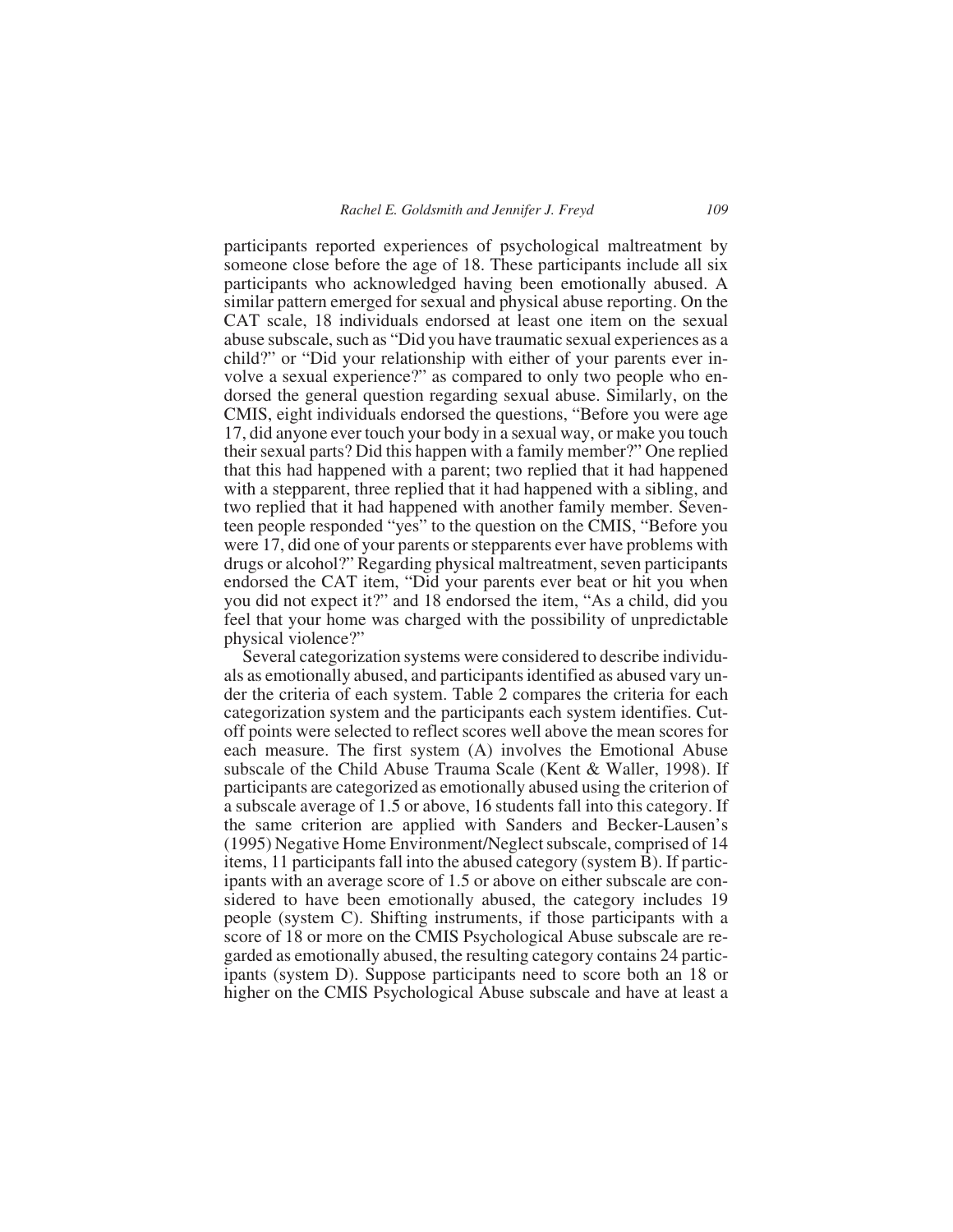1.5 average on either the Emotional Abuse subscale or Negative Home Environment/Neglect subscale of the CAT scale to be categorized as emotionally abused (system E). Only seven participants would meet these criteria. If, however, participants need either a score of 18 or higher on the CMIS subscale or an average score of 1.5 or more on one of the CAT subscales, the resulting category includes 28 people (system F). Ten participants are categorized as emotionally abused in only one of the systems described above; 2 are categorized abused under two systems; 11 under three systems; 4 under four systems; and only 2 participants fall into the "abused" category using all five of the systems above.

Figure 1 shows the position of the six "acknowledging" individuals on a 2-dimensional scatterplot of their CMIS Psychological Abuse subscale scores and their maximum CAT subscale scores. The figure demonstrates that although there appears to be some relation between abuse severity and abuse perception, this relation seems complex. Many of those with substantial maltreatment experiences did not consider themselves "abused." The figure also depicts differences between our preferred categorization system, System F, and individuals' own emotional abuse perceptions. We provide the following example to illustrate some of the difficulties in categorizing participants as emotionally abused or non-abused. Participant 57, an "acknowledger," responded affirmatively to the abuse perception questions for physical abuse, sexual abuse, and emotional abuse, and the trauma measures indicated a family member was the perpetrator of sexual abuse. Was this individual emotionally abused? Attempts to categorize this participant's experiences recall our earlier question: could sexual abuse occur without emotional abuse? Though our preferred categorization system, system F, includes this individual in the "abused" group, this participant does not meet criteria for emotional abuse using systems A or E. This case illustrates some of the complexities inherent in studying abuse subtypes separately and in categorizing abuse experiences.

# *Emotional Abuse and Alexithymia*

Participants' scores on the Identifying Feelings and Describing Feelings subscales of the TAS-20 revealed a significant zero-order correlation ( $r = .63$ ,  $p = .001$ ). This result reflects the normative relation between the two factors of .65 (Bagby, Parker, & Taylor, 1994). The Identifying Feelings subscale was not related to the Externally Oriented Thinking subscale  $(r = .16, p > .05)$  but the Describing Feelings and Externally Oriented Thinking subscales were significantly correlated (*r* =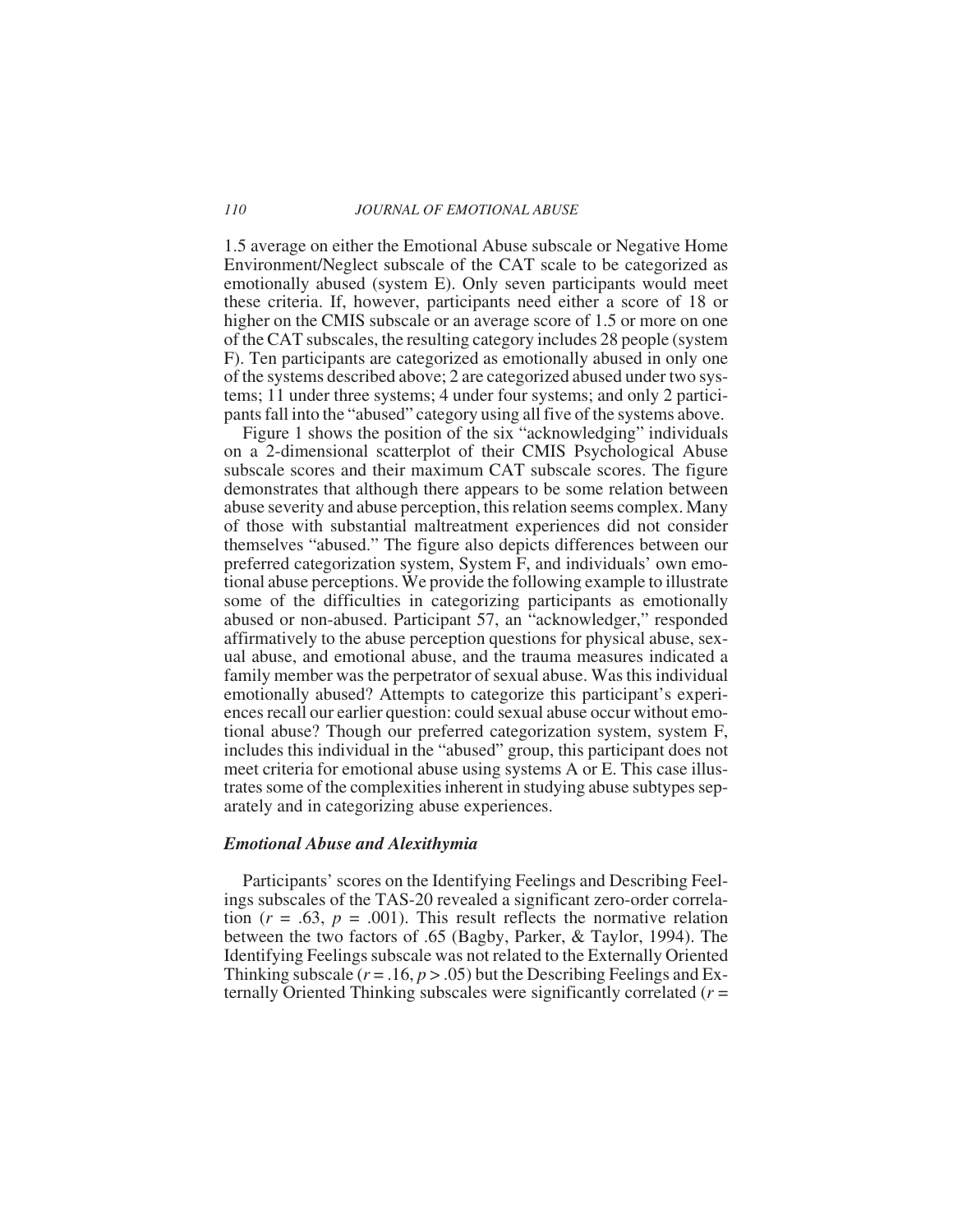TABLE 2. Abuse Categories and Self-Identification by Participant Number

| Categorization or Identification System                                                                                              | <b>Participant Number</b>                                                                                                       |  |  |
|--------------------------------------------------------------------------------------------------------------------------------------|---------------------------------------------------------------------------------------------------------------------------------|--|--|
| System A: Participants with a CAT<br><b>Emotional Abuse Subscale</b><br>Average $\geq 1.5$                                           | 3, 15, 17, 21, 25, 33, 37, 39, 41, 42, 54, 56, 68,<br>69, 70, 72                                                                |  |  |
|                                                                                                                                      | $n = 16$                                                                                                                        |  |  |
| System B: Participants with a CAT<br><b>Negative Home Environment Subscale</b>                                                       | 3, 15, 18, 21, 30, 56, 57, 65, 68, 69, 70                                                                                       |  |  |
| Average $> 1.5$                                                                                                                      | $n = 11$                                                                                                                        |  |  |
| System C: Participants with a maxi-<br>mum CAT subscale score (Emotional<br>Abuse OR Negative Home                                   | 3, 15, 17, 18, 21, 25, 30, 33, 37, 39, 41, 42, 54,<br>56, 57, 68, 69, 70, 72                                                    |  |  |
| Environment) $> 1.5$                                                                                                                 | $n = 19$                                                                                                                        |  |  |
| System D: Participants with a CMIS<br>Psychological<br>Abuse score > 18                                                              | 3, 12, 15, 16, 21, 25, 33, 35, 37, 39, 41, 42, 43,<br>50, 53, 54, 56, 64, 68, 69, 70, 71, 72, 74                                |  |  |
|                                                                                                                                      | $n = 24$                                                                                                                        |  |  |
| System E: Participants with BOTH a<br>CMIS Psychological Abuse score of $>$<br>18 AND a maximum CAT subscale<br>score of $> 1.5$     | 3, 15, 21, 25, 37, 69, 70<br>$n = 7$                                                                                            |  |  |
| System F: Participants with EITHER a<br>CMIS Psychological Abuse score of $\geq$<br>18 OR a maximum CAT subscale<br>score of $> 1.5$ | 3, 12, 15, 16, 17, 18, 21, 25, 30, 33, 35, 37, 39,<br>41, 42, 43, 50, 53, 54, 56, 57, 64, 68, 69, 70, 71,<br>72, 74<br>$n = 28$ |  |  |
| Participants who responded "yes" to the $ 3, 17, 21, 54, 57, 68$                                                                     |                                                                                                                                 |  |  |
| question, "Would you say you were<br>emotionally or psychologically abused<br>as a child (before age 17)?"                           | $n = 6$                                                                                                                         |  |  |
| Participants who responded affirma-<br>tively to having been psychologically<br>mistreated before age 18 on the                      | 3, 4, 15, 17, 18, 20, 35, 41, 42, 43, 47, 54, 57,<br>64, 68, 69, 72, 78                                                         |  |  |
| Freyd-Goldberg questionnaire                                                                                                         | $n = 18$                                                                                                                        |  |  |

.36,  $p < .01$ ). Bagby et al.'s (1994) factor analysis identified similar correlations of .10 between the Identifying Feelings and Externally Oriented Thinking subscales and .36 between the Describing Feelings and Externally Oriented Thinking subscales. The Emotional Abuse subscale of the CAT scale, as proposed by Kent and Waller (1998), was strongly correlated with the Identifying subscale of the TAS-20 (*r* = .56,  $p < .001$ ). This correlation remained even when controlling for depression, anxiety, dissociation, and lifetime traumatic events ( $r = .34$ ,  $p <$ .01). In order to isolate that portion of the variance explained by negative family environments, the BBTS was used to control for the effects traumatic events other than abuse may have on psychological function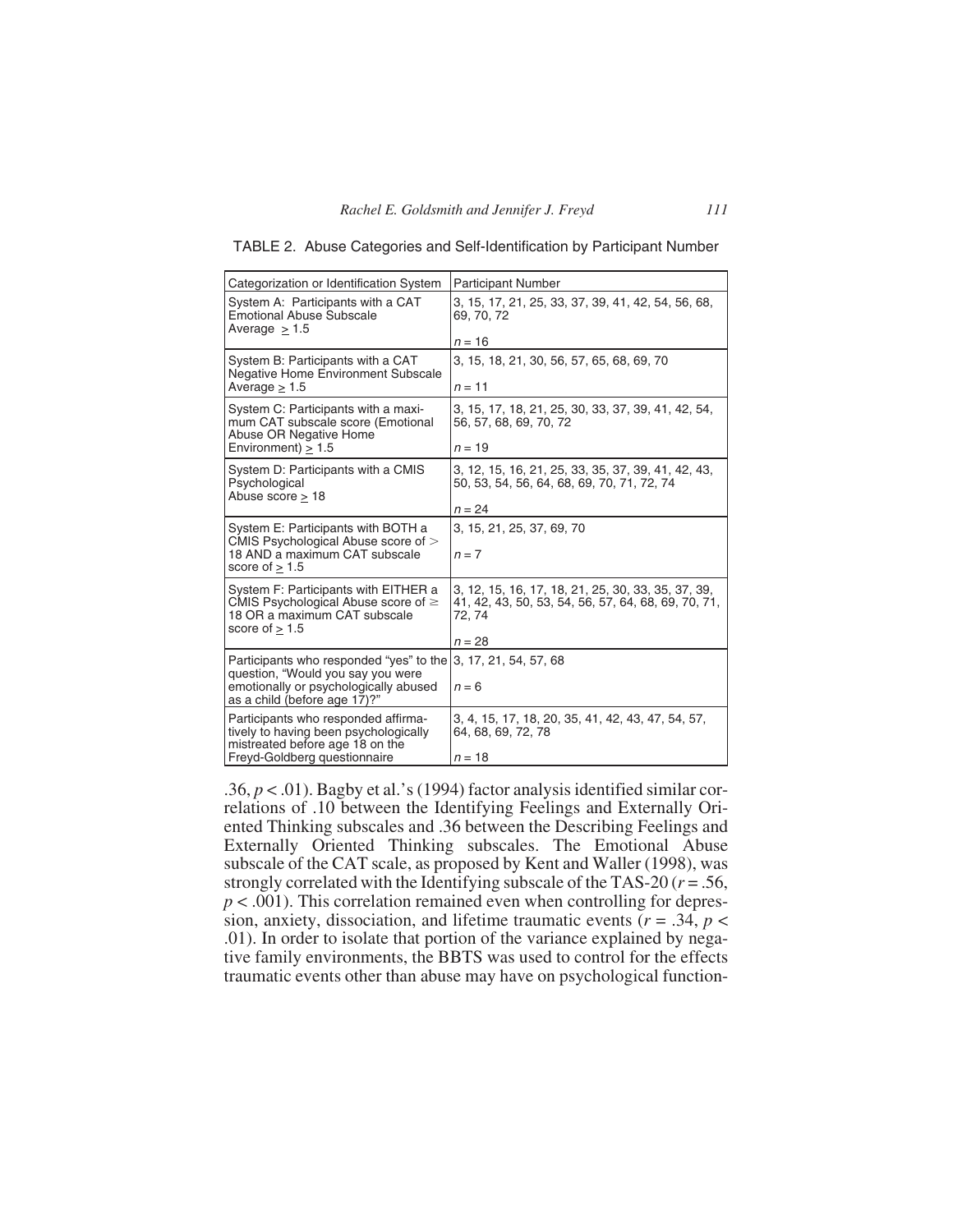FIGURE 1. Scatterplot of participants' CMIS Psychological Abuse scores and maximum CAT subscale average from either the Negative Home Environment/Neglect subscale or Emotional Abuse subscale. Participants' abuse categories are shown using system F.



ing. The Negative Environment subscale of the CAT scale and CAT scale average scores were also highly correlated with the Identifying subscale ( $r = .53$ ,  $p < .001$ , and  $r = .55$ ,  $p < .001$ , respectively). When controlling for depression, anxiety, dissociation, and lifetime trauma, the Negative Environment subscale and CAT scale average also retained a significant relationship to the Identifying Feelings subscale of the TAS-20 ( $r = .36$ ,  $p < .01$ , and  $r = .32$ ,  $p < .05$ , respectively).

Using the same partial correlation analysis, emotional abuse as measured by the CAT scale was not significantly related to the Describing Feelings subscale of the TAS-20 ( $r = .09$ ,  $p = .51$ ) or the Externally Oriented Thinking subscale  $(r = -.03, p = .81)$ . None of the CAT scale scores were significantly related to the Describing or Externally Ori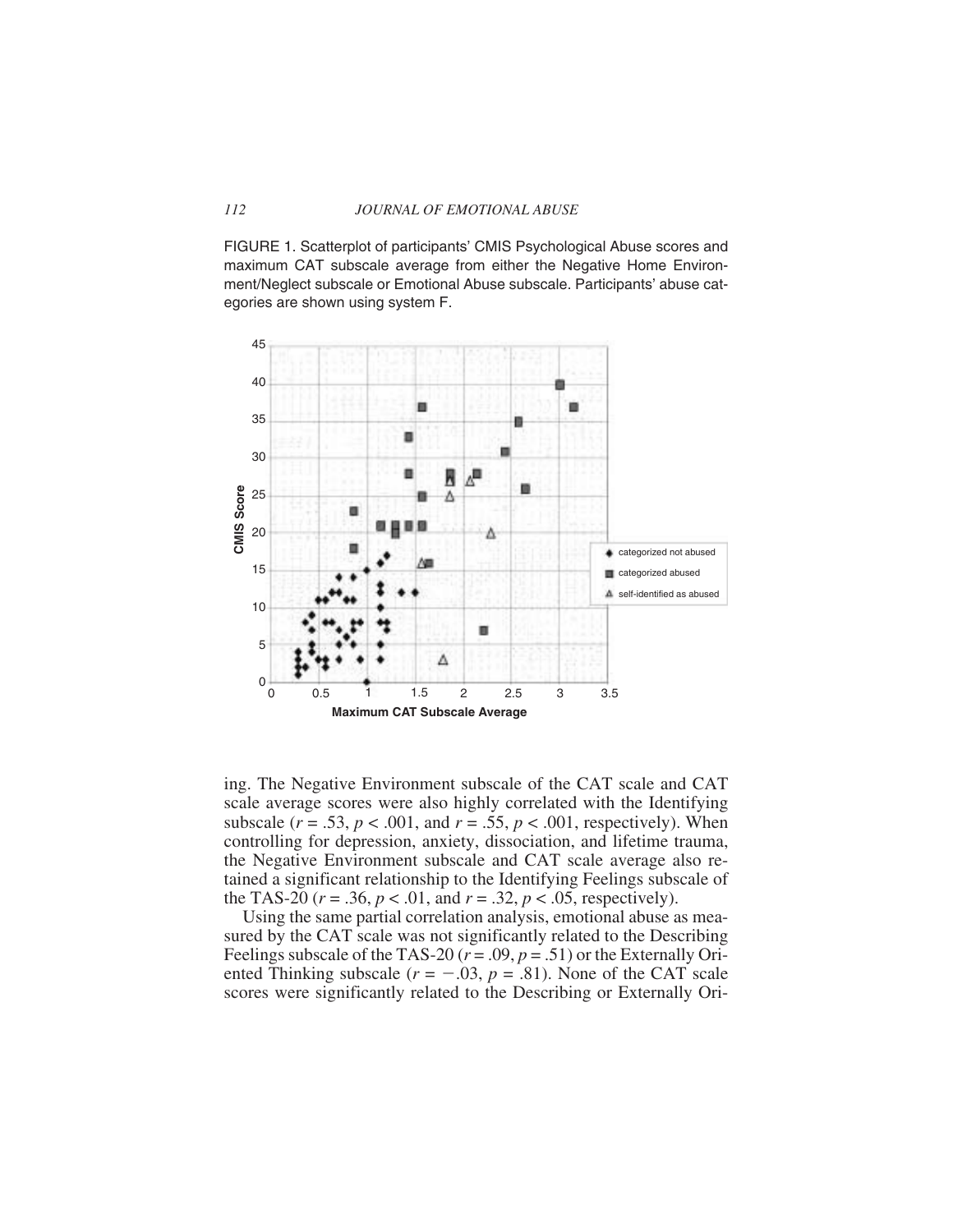ented Thinking subscales except for the Punishment subscale, which correlated with the Externally Oriented thinking subscale  $(r = .32, p <$ .05). Running these analyses after substituting item mean scores for missing values revealed no significant changes. Table 3 provides a correlation matrix for partial correlations between the three subscales of the TAS-20 and the CMIS and CAT subscales, controlling for anxiety, depression, and dissociation using the TSC-40 and for lifetime trauma using the BBTS.

# *DISCUSSION*

The current results support the hypothesis that individuals' experiences with emotional abuse and neglect are related to current levels of emotional awareness, especially identifying feelings. These results echo theoretical models and research showing that accommodations to abuse, such as dissociation and self-blame, are often generalized and persistent (e.g., Briere, 1992; DePrince & Freyd, 1999), and further show that emotional awareness is specifically linked to emotional abuse and neglect. However, it is important to note that using different scales to measure childhood emotional abuse changes the strength of this correlation. Strikingly few participants who indicated having had emotional abuse experiences acknowledged having been abused. Indeed, the numbers of "acknowledgers" were so low that it was not possible to ascertain correlations between individuals' labeling abusive experiences as abuse, abuse severity, mental health and emotional awareness. The data set from Goldberg and Freyd (2004), however, also reveals a significant correlation between emotional abuse as measured on the BBTS and the Difficulty Identifying Feelings subscale of the TAS-20, and is comprised of 733 community participants. These results do not replicate previously established relations among trauma and substance use or trauma and gender. The small sample size may influence these null results. With regard to substance use, it is possible that the somewhat normative use of drugs and alcohol in college populations may obscure relations among substance use and trauma.

# *Methodological Considerations*

The order of the measures may influence participants' responses. Because considering specific experiences might influence people's abuse perceptions, the measures querying abusive experiences occur several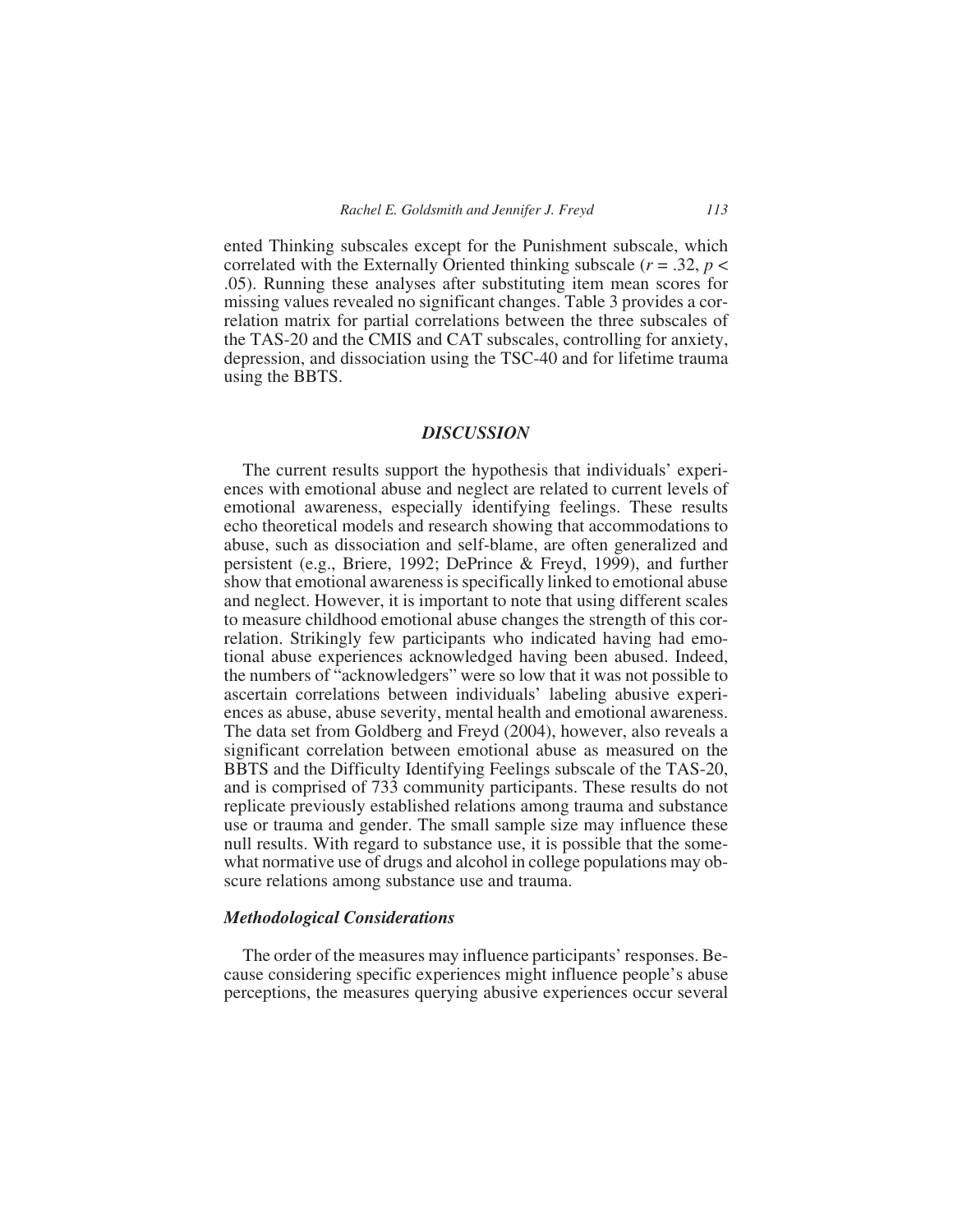TABLE 3. Partial Correlation Matrix for TAS-20 Subscales and Abuse Measures

|                              | TAS-20 Subscales       |                              |            |  |  |
|------------------------------|------------------------|------------------------------|------------|--|--|
|                              | Difficulty Identifying | <b>Difficulty Describing</b> | Externally |  |  |
|                              | Feelings               | Feelings                     | Oriented   |  |  |
| Thinking                     |                        |                              |            |  |  |
| Difficulty Identifying       |                        | $.55***$                     | .06        |  |  |
| Feelings                     |                        |                              |            |  |  |
| <b>Difficulty Describing</b> |                        |                              |            |  |  |
| Feelings                     |                        |                              | $.37**$    |  |  |
| <b>Psychological Abuse</b>   | .19                    | .03                          | $-.18$     |  |  |
| Subscale of the CMIS         |                        |                              |            |  |  |
| Child Abuse Trauma           | $.32*$                 | .25                          | .13        |  |  |
| Scale Average Score          |                        |                              |            |  |  |
| Child Abuse Trauma           |                        |                              |            |  |  |
| Scale subscales:             |                        |                              |            |  |  |
| <b>Emotional Abuse</b>       | $.34***$               | .09                          | $-.03$     |  |  |
| Negative Home                | $.36***$               | .21                          | .03        |  |  |
| <b>Fnvironment</b>           |                        |                              |            |  |  |
| Sexual Abuse                 | .27                    | .22                          | .20        |  |  |
| Punishment                   | .02                    | .18                          | .32*       |  |  |

\*  $p < .05$ . \*\*  $p < .01$ .

Note. These partial correlation coefficients control for anxiety, depression, and dissociation using the Trauma Symptom Checklist-40, and lifetime traumatic events using the BBTS.

pages after the abuse perception questions. The decision to assess abuse perception before querying abuse behaviors differed from that of Varia and Abidin (1999), who had participants complete abuse perception questions immediately following each abuse measure. Similarly, this study positioned the TAS-20 before measures assessing feelings and symptoms, since presentation of these words could influence participants' thoughts regarding how much and in what ways they think about feelings. Finally, symptom measures were presented before abuse measures, since thinking about abuse could alter symptom endorsement.

The language researchers and clinicians choose in questioning participants about abuse experiences doubtless influences responses, especially since the mechanisms we investigate involve the ways abuse survivors use language to express their emotions and experiences.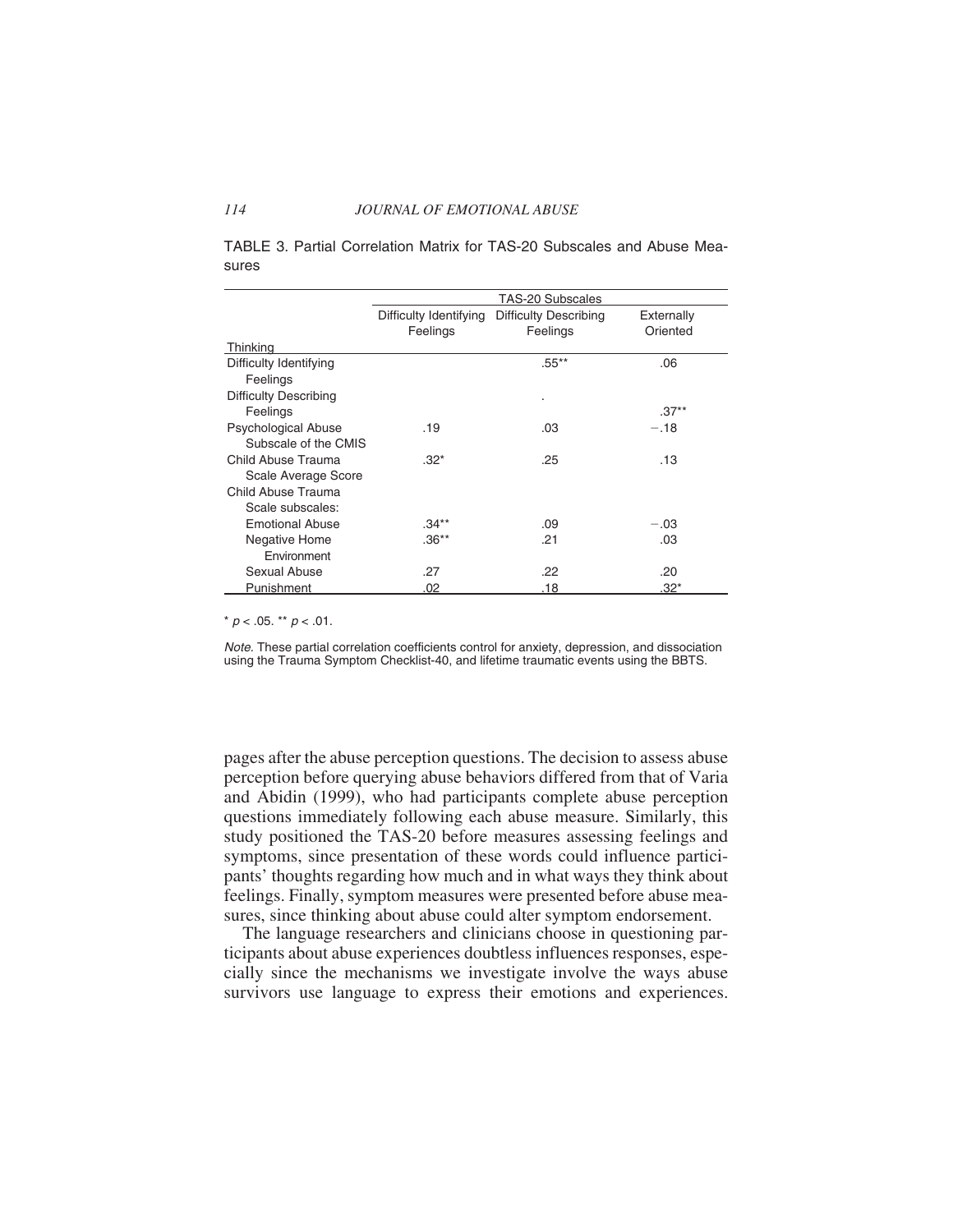Though the abuse perception questions and a question about psychological mistreatment appeared in different positions in our questionnaire, it is striking that 18 participants endorsed having been "psychologically mistreated" before age 18 by a close other, while only six considered themselves to have been "emotionally abused."

Important limitations of this study include its correlational method, relatively small sample size, and reliance on retrospective self-reports. Factors such as memory accuracy, infantile amnesia, unawareness, and mood all may influence self-reported maltreatment (Hardt & Rutter, 2004). Hardt and Rutter review psychological literature regarding abuse reporting published between 1980 and 2001. They determine that the evidence indicates that when study participants retrospectively report abuse or neglect to have occurred, these positive reports are most often correct. Hardt and Rutter note the ubiquitous finding that even with substantiated severe abuse and neglect, approximately one-third of individuals deny abuse occurrences when specifically queried as adults. Their analysis reveals that false negatives and measurement error constitute the greatest threats to the validity of retrospective reports. For example, Fergusson, Horwood, and Woodward (2000) examined the stability of physical and sexual abuse reporting among a birth cohort of 1265 individuals at ages 18 and 21. At both time points, the rate of false negative reports was approximately 50%; the authors also noted an absence of false positive responses. Reporting was not related to measures of psychiatric adjustment.

Limitations of the study include the sample's limited age range and ethnocultural homogeneity. It is certainly possible that abuse awareness could have different psychosocial correlates depending on individuals' ages and ethnocultural environments.

#### *Cognitive and Clinical Implications*

This study demonstrates that survivors of childhood emotional abuse experience depression, anxiety, dissociation, and difficulty identifying their feelings without perceiving themselves to have been abused. The study also replicates Dill et al.'s (1991) finding that specific questions regarding abuse yield more reports of abuse than more general questions. Clients in all diagnostic categories may have experienced abuse. For instance, several researchers have noted the role of abuse histories in clients with psychosis (Briere, Woo, McRae, Foltz, & Sitzman, 1997; Read, Perry, Moskowitz, & Connolly, 2001; Ross, Anderson, & Clark, 1994). The profound relationship between emotional abuse and affec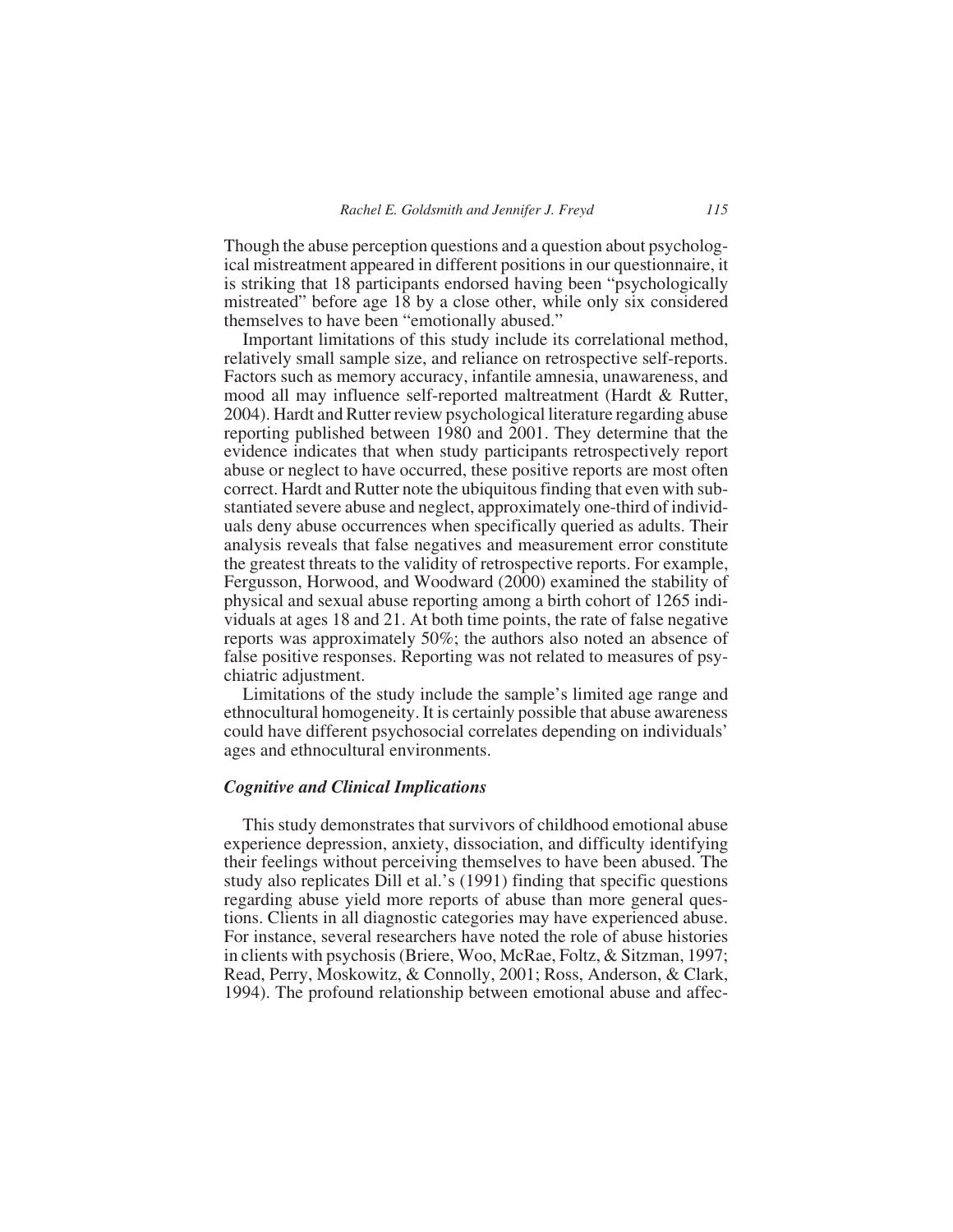tive experience indicates clinicians should assess family abuse when evaluating psychiatric disorders. Mental health centers should incorporate policies and training procedures regarding when and how to take clients' trauma histories (Briere, 1999; Young et al., 2001) and how to respond to disclosures (Agar & Read, 2002; Read & Fraser, 1998b). These should include clients' possible emotional abuse experiences.

The study results also support conceptualizations of stress and trauma that differ somewhat from those in the current DSM. Though psychological difficulties such as depression and anxiety can occur in the absence of abuse, the interrelations among childhood abuse, dissociation, depression, and anxiety suggest that when individuals have experienced abuse, such symptoms are better understood as trauma responses than distinct pathologies. Survivors' deficits in emotional awareness indicate that psychologists should be mindful of the range of emotions that may occur following interpersonal trauma. The DSM depiction of trauma emphasizes fear and anxiety, and pays less attention to other important post-traumatic responses such as dissociation and feelings of betrayal (Brett, 1996; DePrince, 2001). Shame and guilt are also important emotional responses to interpersonal trauma (e.g., Lee, Scragg, and Turner, 2001). The nature of chronic childhood abuse and survivors' affective experiences suggests that this type of trauma is better depicted by the model of Complex PTSD introduced by Herman (1992) than by the PTSD diagnosis in the DSM-IV (American Psychiatric Association, 1994), which emphasizes single incident traumas. DSM diagnoses should be expanded to include the effects of chronic trauma, including emotional abuse and neglect, on systems of self-regulation and emotional awareness.

Therapists' understanding of emotional abuse survivors' difficulties identifying feelings should contribute to treatment planning. Several modalities of psychotherapy emphasize the development of self-therapy skills that facilitate emotional awareness and regulation. These include Briere's (1996) self-trauma model, Cognitive Behavior Therapy (e.g., Beck, 1995) and Dialectical Behavior Therapy (Linehan, 1993). Psychoanalytic perspectives have also emphasized the importance of awareness for childhood trauma (e.g., Miller, 1983). Follette, Ruzek, and Abueg (1998) describe a contextual-ecological approach that considers symptoms and problems in the context of the past and present environments in which they were developed and are maintained. Impaired emotional awareness and inaccurate cognitions regarding oneself and the world may have been strategies to cope with abuse. Individuals may have inhibited awareness for information that could have threatened attachment relationships or elicited retribution from abusers. Understand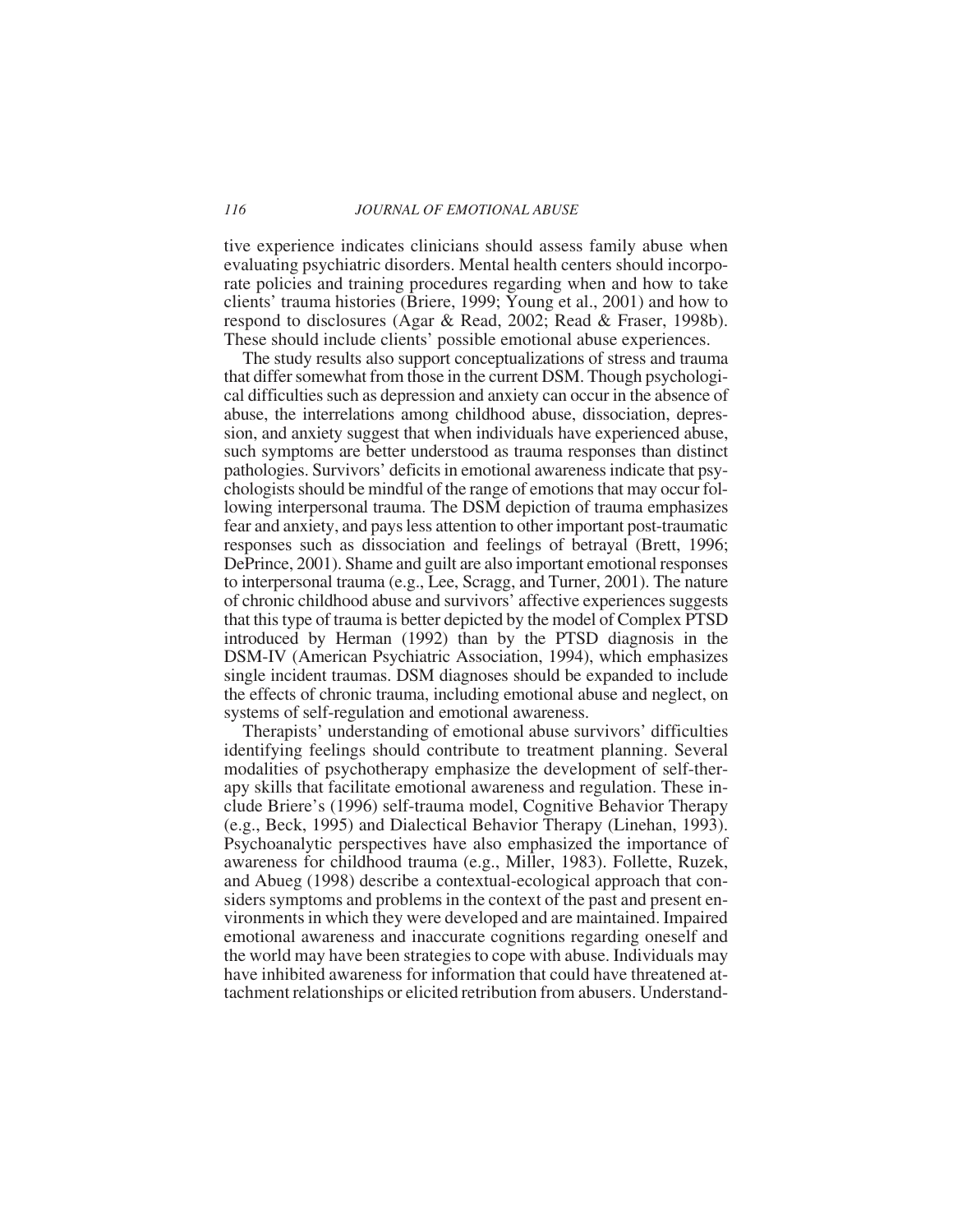ing the processes through which they developed strategies that were initially adaptive and later maladaptive may lessen the self-blame abuse survivors may experience regarding their psychosocial symptoms. Verbal disclosure of traumatic events produces both physical and mental health improvements (e.g., Pennebaker, 1997). Schore (2001) articulates that forming a coherent trauma narrative may help to repair some of the damage in the brain's orbitofrontal regions that is caused by abuse and neglect. Psychotherapy with abuse survivors that addresses emotional awareness can lessen the possibility of intergenerational transmission. For instance, Egeland (1988) notes that distinguishing factors of mothers who broke cycles of abuse included therapeutic interventions that brought about increased emotional maturity.

Clinicians should also be sensitive to the costs and benefits of abuse awareness. Identifying abuse could assuage depression in survivors through a reversal of the reasoning hypothesized in Briere's (1992) abuse dichotomy. If individuals no longer identify their own badness as the source of parental maltreatment, they may develop healthier self-perceptions. However, long-term learning processes and guilt may constitute obstacles to abuse recovery. The nature of emotional abuse as an inescapable environmental constant implicates repeated conditioning that one is bad. Feelings accompanying this conditioning may be internalized and remain despite an intellectual understanding that one's own badness did not produce the abusive treatment. Identifying treatment as abusive may provoke feelings of guilt from questioning one's family environment, and can result in isolation and blame that exacerbate trauma (Root, 1992). However, when individuals acknowledge abuse, they may be less likely to blame themselves, consciously or unconsciously, for the treatments they endured. Therapeutic relationships that provide safety and validation for a range of emotional experiences contrast with clients' experiences of abuse and neglect, and can facilitate emotional awareness.

# *FUTURE DIRECTIONS*

Over the last several decades, there has been substantial progress in defining emotional abuse and describing its forms. Measurements of emotional abuse such as the ones used in this study constitute important steps in operationalizing these definitions. Perhaps psychologists' next focus should be developing a consensus on the definition of emotional abuse as defined by the maltreatment inventories currently available.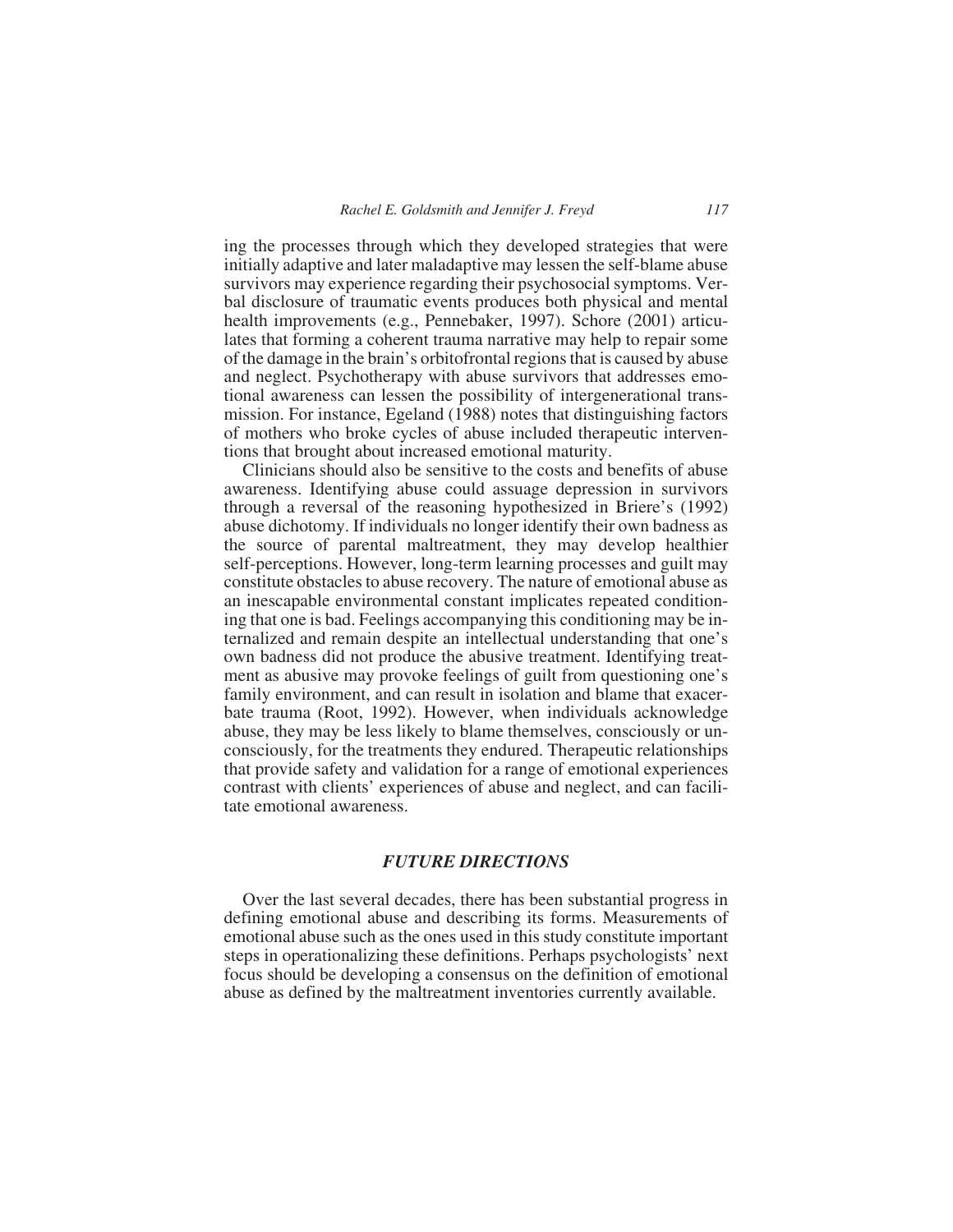#### *118 JOURNAL OF EMOTIONAL ABUSE*

One area of future focus may be the way psychologists investigate relationships between childhood maltreatment and alexithymia. Kench and Irwin (2000) found that the Difficulty Identifying Feelings subscale of the TAS-20 was significantly related to individuals' family environments, but that the other two subscales were not as clearly linked. The present study echoes these findings, and demonstrates that the relation between emotional abuse and difficulty identifying feelings persists even when controlling for other trauma sequelae. This investigation also underscores the importance of multiple measurements: for example, there was a significant relation between alexithymia and emotional abuse using the CAT scale, but not as reported via the CMIS. The CAT scale, with its emphasis on subjective experience, may more closely tap those abuse elements related to individuals' alexithymia.

Though consciousness of abuse experience is a complex personal process for survivors, sustained public and professional consciousness of abuse has much to offer. As psychologists consider the prevalence and impact of child abuse, it is helpful to remember Hart and Brassard's (1987) statement that "a positive ideology of children as human beings in their own right has not yet been established" (p. 162). Working to establish such an ideology will reduce abuse prevalence and its impact, and ameliorate lifetime psychological functioning.

### Acknowledgments

This research was supported in part by the University of Oregon Development  $\&$ Psychopathology Training Grant (NIMH # 5 T32 MH20012-04) and by the University of Oregon Foundation Fund for Research on Trauma and Oppression.

The authors thank M. Rose Barlow, Kathryn Becker Blease, Laura Brown, Anne DePrince, Melanie Langlois, Anne Mannering, John Read, Jessica Smith, and Eileen Zurbriggen for their helpful comments on earlier drafts of this manuscript.

# REFERENCES

- Agar, K., & Read, J. (2002). What happens when people disclose sexual or physical abuse to staff at a community mental health centre? *International Journal of Mental Health Nursing*, *11*(2), 70-79.
- American Psychiatric Association. (1994). *Diagnostic and statistical manual of mental disorders* (4th ed.). Washington, DC: Author.
- Bagby, R. M., Parker, J. D. A., & Taylor, G. J. (1994). The twenty-item Toronto Alexithymia Scale–I. Item selection and cross-validation of the factor structure. *Journal of Psychosomatic Research*, *38*(1), 23-32.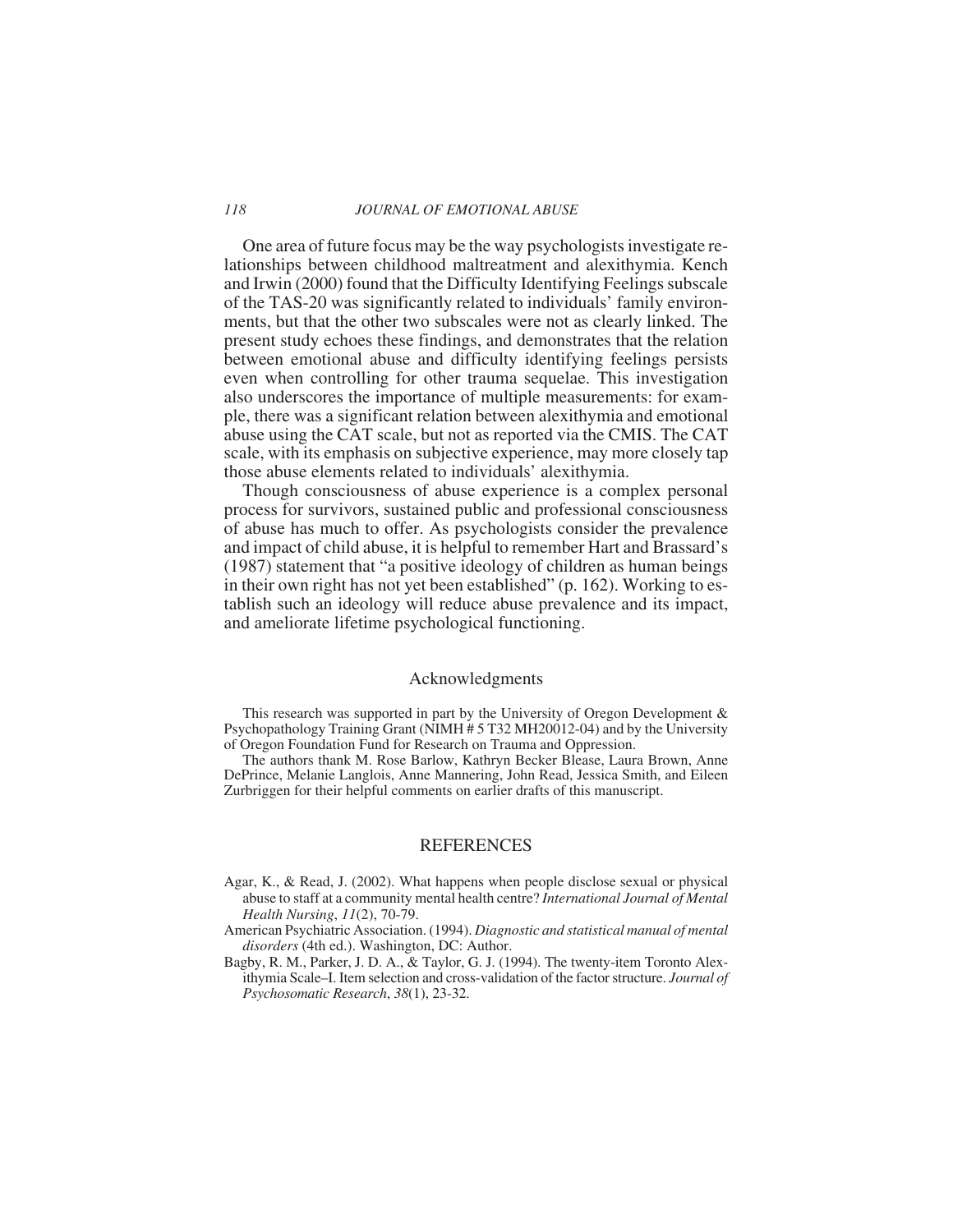- Beck, J. S. (1995). *Cognitive therapy: Basics and beyond*. New York: The Guilford Press.
- Berenbaum, H. (1996). Childhood abuse, alexithymia, and personality disorder. *Journal of Psychosomatic Research*, *41*(6), 585-595.
- Berliner, L. & Elliott, D. M. (1996). Sexual abuse of children. In J. Briere, L. Berliner, J. A. Bulkley, C. Jenny, & T. Reid (Eds.), *The American Professional Society on the Abuse of Children handbook on child maltreatment* (pp. 4-20). Thousand Oaks, CA: Sage Publications.
- Bifulco, A., Moran, P. M., Baines, R., Bunn, A., & Stanford, K. (2002). Exploring psychological abuse in childhood: II. Association with other abuse and adult clinical depression. *Bulletin of the Menninger Clinic*, *66*(3), 241-258.
- Bowlby, J. (1988). *A secure base: Parent-child attachment and healthy human development*. New York: Basic Books.
- Brassard, M. R., & Gelardo, M. S. (1987). Psychological maltreatment: The unifying construct in child abuse and neglect. *School Psychology Review*, *16*(2), 127-136.
- Brassard, M. R., Hart, S. N., & Hardy, D. B. (1993). The Psychological Maltreatment Rating Scales. *Child Abuse & Neglect*, *17*(6), 715-729.
- Brett, E. A. (1996). The classification of posttraumatic stress disorder. In B. A. van der Kolk, A. C. McFarlane, & L. Weisaeth (Eds.), *Traumatic stress: The effects of overwhelming experience on mind, body, and society* (pp. 117-128). New York: Guilford Press.
- Briere, J. (1992). *Child abuse trauma: Theory and treatment of the lasting effects*. Newbury Park, CA: Sage Publications.
- Briere, J. (1999). Psychological trauma and the psychiatric emergency room service. In G. W. Currier (Ed.), *New developments in emergency psychiatry: Medical, legal, and economic* (Vol. 82, pp. 43-51). San Francisco, CA: Jossey-Bass, Inc.
- Briere, J. (2002, June). *Not just PTSD: The complexity of posttraumatic states*. Presentation at the 1st Annual Vancouver Trauma Conference on Trauma, Attachment, and Dissociation, Vancouver, British Columbia.
- Briere, J., & Runtz, M. (1988). Multivariate correlates of childhood psychological and physical maltreatment among university women.*Child Abuse & Neglect*, *12*, 331-341.
- Briere, J., & Runtz, M. (1990). Differential adult symptomatology associated with three types of child abuse histories. *Child Abuse & Neglect*, *14*, 357-364.
- Briere, J., Woo, R., McRae, B., Foltz, J., & Sitzman, R. (1997). Lifetime victimization history, demographics and clinical status in female psychiatric emergency room patients. *Journal of Nervous and Mental Disease*, *185*, 95-101.
- Briere, J., & Zaidi, L. Y. (1989). Sexual abuse histories and sequelae in female psychiatric emergency room patients. *American Journal of Psychiatry*, *146*(12), 1602-1606.
- Cicchetti, D. (2002). The impact of social experience on neurobiological systems: Illustrations from a constructivist view of child maltreatment. *Cognitive Development*, *17*, 1407-28.
- Cicchetti, D., & Barnett, D. (1991). Toward the development of a scientific nosology of child maltreatment. In D. Cicchetti, & W. M. Grove (Eds.), *Thinking clearly about psychology: Essays in honor of Paul E. Meehl, Vol. 2: Personality and psychopathology* (pp. 346-377). Minneapolis, MN: University of Minnesota Press.
- Claussen, A. I. E., & Crittenden, P. M. (1991). Physical and psychological maltreatment: Relations among types of maltreatment. *Child Abuse & Neglect*, *15*, 5-18.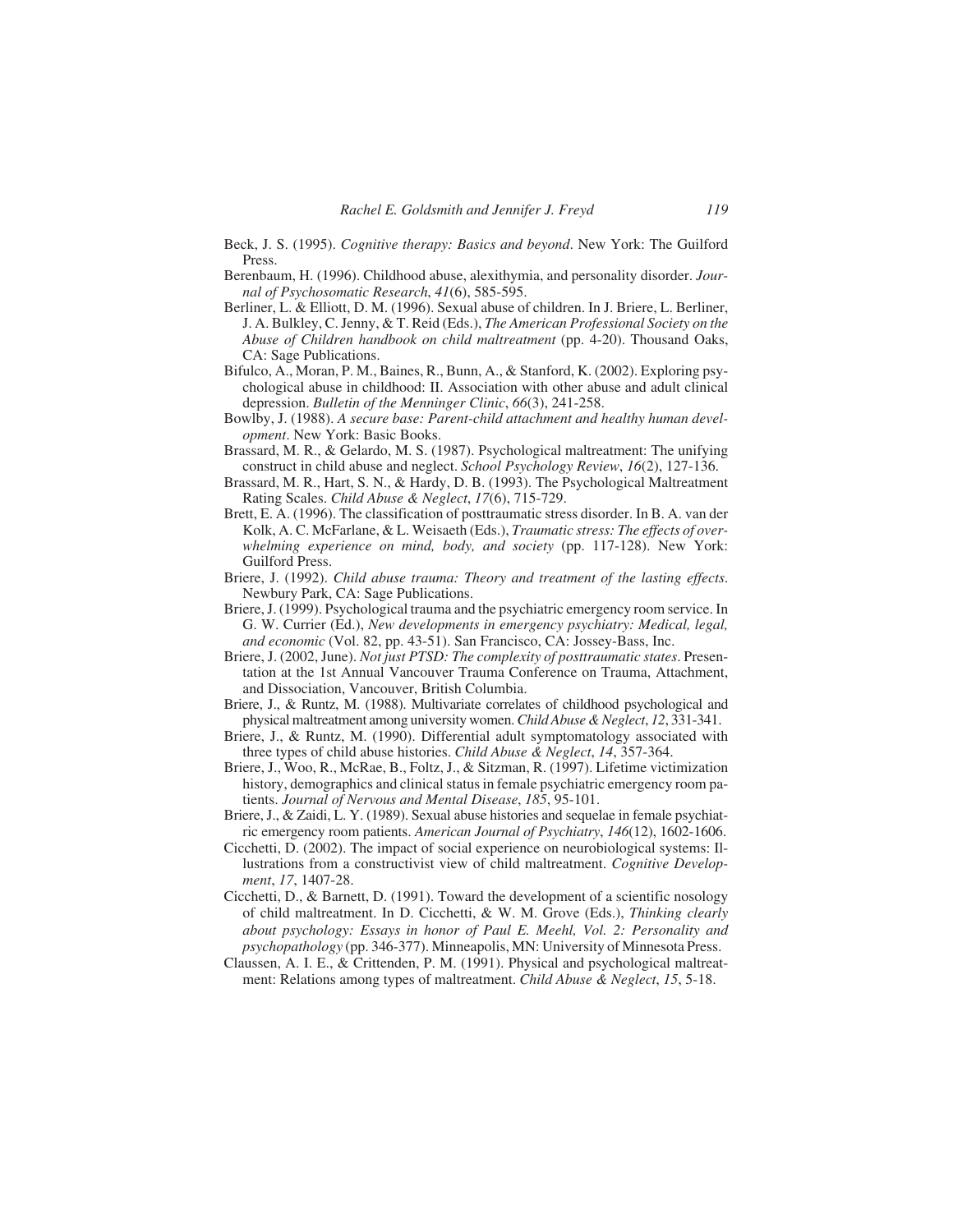- Courtois, C. A. (2002). Traumatic stress studies: The need for curricula inclusion. *Journal of Trauma Practice*, *1*, 33-58.
- DePrince, A. P. (2001). Trauma and posttraumatic responses: An examination of fear and betrayal. *Dissertation Abstracts International: Section B: The Sciences & Engineering, Vol 62*(6-B), 2953. (UMI No. AAI3018361).
- DePrince, A. P., & Freyd, J. J. (1999). Dissociative tendencies, attention, and memory. *Psychological Science*, *10*(5), 449-452.
- Derogatis, L. R., & Cleary, P. A. (1977). Confirmation of the dimensional structure of the SCL-90: A study in construct validity. *Journal of Clinical Psychology*, *33*(4), 981-989.
- Derogatis, L. R., Lipman, R. S., & Covi, L. (1973). SCL-90: An outpatient psychiatric rating scale (preliminary report). *Psychopharmocology Bulletin*, *9*, 13-28.
- Dill, D., Chu, J., Grob, M., & Eisen, S. (1991). The reliability of abuse history reports: A comparison of two inquiry formats. *Comprehensive Psychiatry*, *32*, 166-169.
- Egeland, B. (1988). Breaking the cycle of abuse: Implications for prevention and intervention. In K. D. Browne, C. Davies, & P. Stratton (Eds), *Early prediction and prevention of child abuse* (pp. 87-99). New York: John Wiley.
- Egeland, B., & Sroufe, L. A. (1981). Developmental sequelae of maltreatment in infancy. In B. Rizley & D. Cicchetti (Eds.), *New directions for child development: Developmental perspectives in child maltreatment* (pp. 77-92). San Francisco: Jossey-Bass.
- Egeland, B., & Susman-Stillman, A. (1996). Dissociation as a mediator of child abuse across generations. *Child Abuse & Neglect*, *20*(11), 1123-1132.
- Elliott, D., & Briere, J. (1992). Sexual abuse trauma among professional women: Validating the trauma symptom checklist-40 (TSC-40). *Child Abuse & Neglect*, *16*, 391-398.
- Erickson, M. F., & Egeland, B. (1996). Child neglect. In J. Briere, L. Berliner, J. A. Bulkley, C. Jenny, & T. Reid (Eds.), *The American Professional Society on the Abuse of Children handbook on child maltreatment* (pp. 4-20). Thousand Oaks, CA: Sage Publications.
- Fergusson, D. M., Horwood, L. J., & Woodward, L. J. (2000). The stability of child abuse reports: A longitudinal study of the reporting behavior of young adults. *Psychological Medicine*, *30*, 529-544.
- Finkelhor, D., & Dzuiba-Leatherman, J. (1994). Victimization of children. *American Psychologist*, *49*(3), 173-183.
- Follette, V. M., Ruzek, J. I., & Abueg, F. R. (1998). A contextual analysis of trauma: Theoretical considerations. In V. M. Follette, J. I. Ruzek, & F. R. Abueg (Eds.), *Cognitive-behavioral therapies for trauma* (pp. 3-12). New York: Guilford Press.
- Freyd, J. J. (1994). Betrayal-trauma: Traumatic amnesia as an adaptive response to childhood abuse. *Ethics & Behavior*, *4*, 307-329.
- Freyd, J. J. (1996). *Betrayal trauma: The logic of forgetting childhood abuse*. Cambridge, MA: Harvard University Press.
- Garrison, E. G. (1987). Psychological maltreatment of children: An emerging focus for enquiry and concern. *American Psychologist*, *42*(2), 157-159.
- Gibb, B. E., Butler, A. C., & Beck, J. S. (2003). Childhood abuse, depression, and anxiety in adult psychiatric outpatients. *Depression & Anxiety*, *17*(4), 226-228.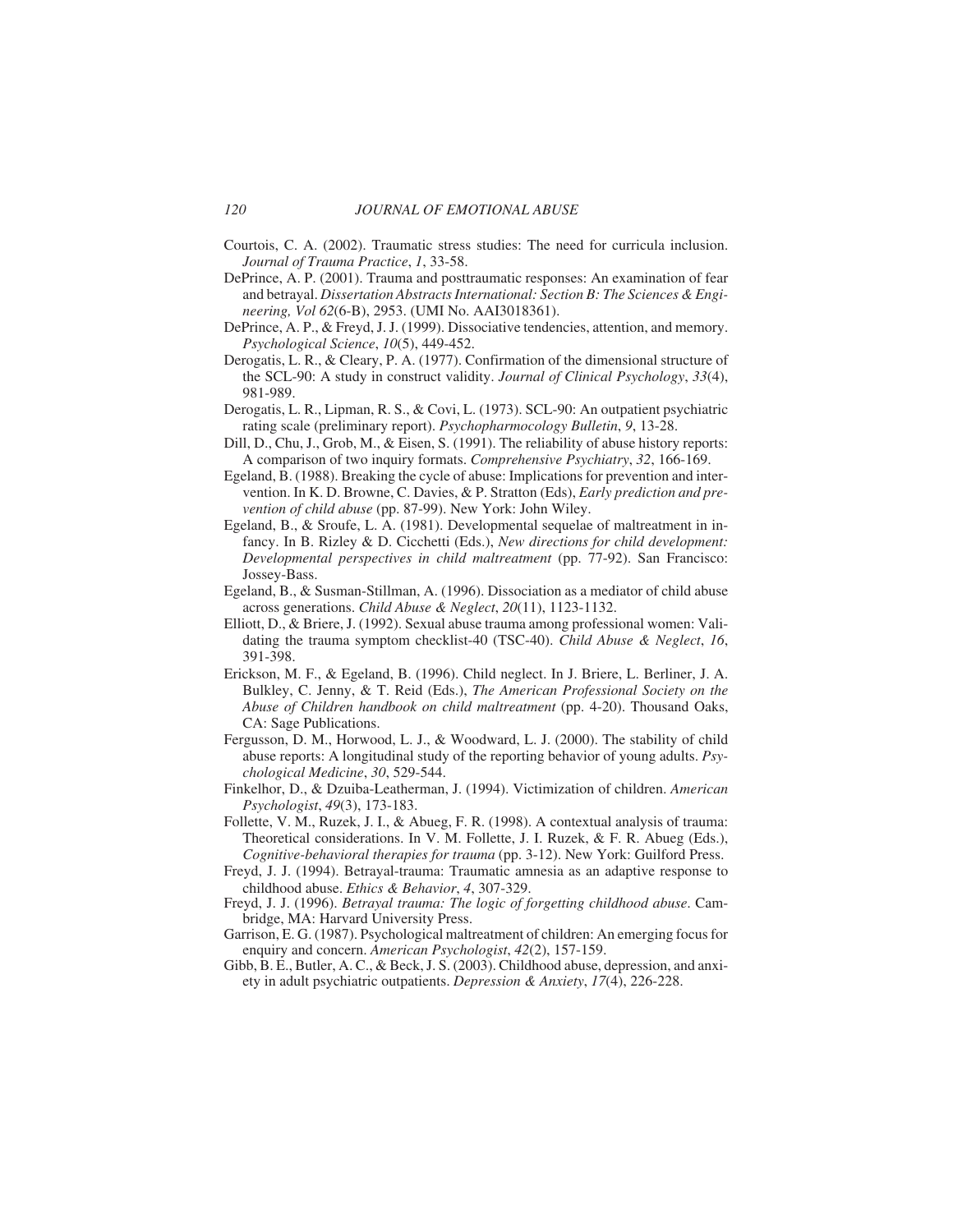- Giovannoni, J. (1989). Definitional issues in child maltreatment. In D. Cicchetti & V. Carlson (Eds.), *Child maltreatment: Theory and research on the causes and consequences of child abuse and neglect* (pp. 3-37). New York: Cambridge University Press.
- Goldberg, L. R., & Freyd, J. J. (2004). *Self-reports of potentially disturbing experiences in an adult community sample: Gender differences in event frequencies, test-retest stabilities, and the hierarchical factor structure of the items in a brief betrayal-trauma survey*. Manuscript submitted for publication.
- Gracia, E. (1995). Visible but unreported: A case for the "not serious enough" cases of child maltreatment. *Child Abuse & Neglect*, *19*(9), 1083-93.
- Gross, A. B., & Keller, H. R. (1992). Long-term consequences of childhood physical and psychological maltreatment. *Aggressive Behavior*, *18*, 171-85.
- Hardt, J., & Rutter, M. (2004). Validity of adult retrospective reports of adverse childhood experiences: Review of the evidence. *Journal of Child Psychology and Psychiatry*, *45*(2), 260-273.
- Harkness, K. L., & Wildes, J. E. (2002). Childhood adversity and anxiety versus dysthymia co-morbidity in major depression. *Psychological Medicine*, *32*(7), 1239-1249.
- Hart, S. N., & Brassard, M. R. (1987). A major threat to children's mental health: Psychological maltreatment. *American Psychologist*, *42*(2), 160-165.
- Hart, S. N., Brassard, M. R., & Karlson, H. C. (1996). Psychological maltreatment. In J. Briere, L. Berliner, J. A. Bulkley, C. Jenny, & T. Reid (Eds.), *The American Professional Society on the Abuse of Children handbook on child maltreatment* (pp. 72-89). Thousand Oaks, CA: Sage Publications.
- Herman, J. L. (1992). Complex PTSD: A syndrome in survivors of prolonged and repeated trauma. *Journal of Traumatic Stress*, *5*(3), 377-391.
- Jelley, H. H. (2003). The effects of childhood trauma on drug and alcohol abuse in college students. *Dissertation Abstracts International: Section B: The Sciences & Engineering, 63(8-B), 3919* (UMI No. AAI3061335).
- Johnson, J. J., Smailes, E. M., Cohen, P., Brown, J., & Bernstein, D. P. (2000). Associations between four types of childhood neglect and personality disorder symptoms during adolescence and early adulthood: Findings of a community-based longitudinal study. *Journal of Personality Disorders*, *14*(2), 171-181.
- Kench, S., & Irwin, H. J. (2000). Alexithymia and childhood family environment. *Journal of Clinical Psychology*, *56*(6), 737-745.
- Kent, A., & Waller, G. (1998). The impact of childhood emotional abuse: An extension of the Child Abuse and Trauma Scale. *Child Abuse & Neglect*, *22*(5), 393-399.
- Kent, A., Waller, G., & Dagnan, D. (1999). A greater role of emotional than physical or sexual abuse in predicting disordered eating attitudes: The role of mediating variables. *International Journal of Eating Disorders*, *25*(2), 159-167.
- Lee, D. A., Scragg, P., & Turner, S. (2001). The role of shame and guilt in traumatic events: A clinical model of shame-based and guilt-based PTSD. *British Journal of Medical Psychology*, *74*, 451-466.
- Linehan, M. M. (1993). *Cognitive-behavioral treatment of borderline personality disorder*. New York: Guilford Press.
- Loos, M. E., & Alexander, P. C. (1997). Differential effects associated with self-reported histories of abuse and neglect in a college sample. *Journal of Interpersonal Violence*, *12*(3), 340-360.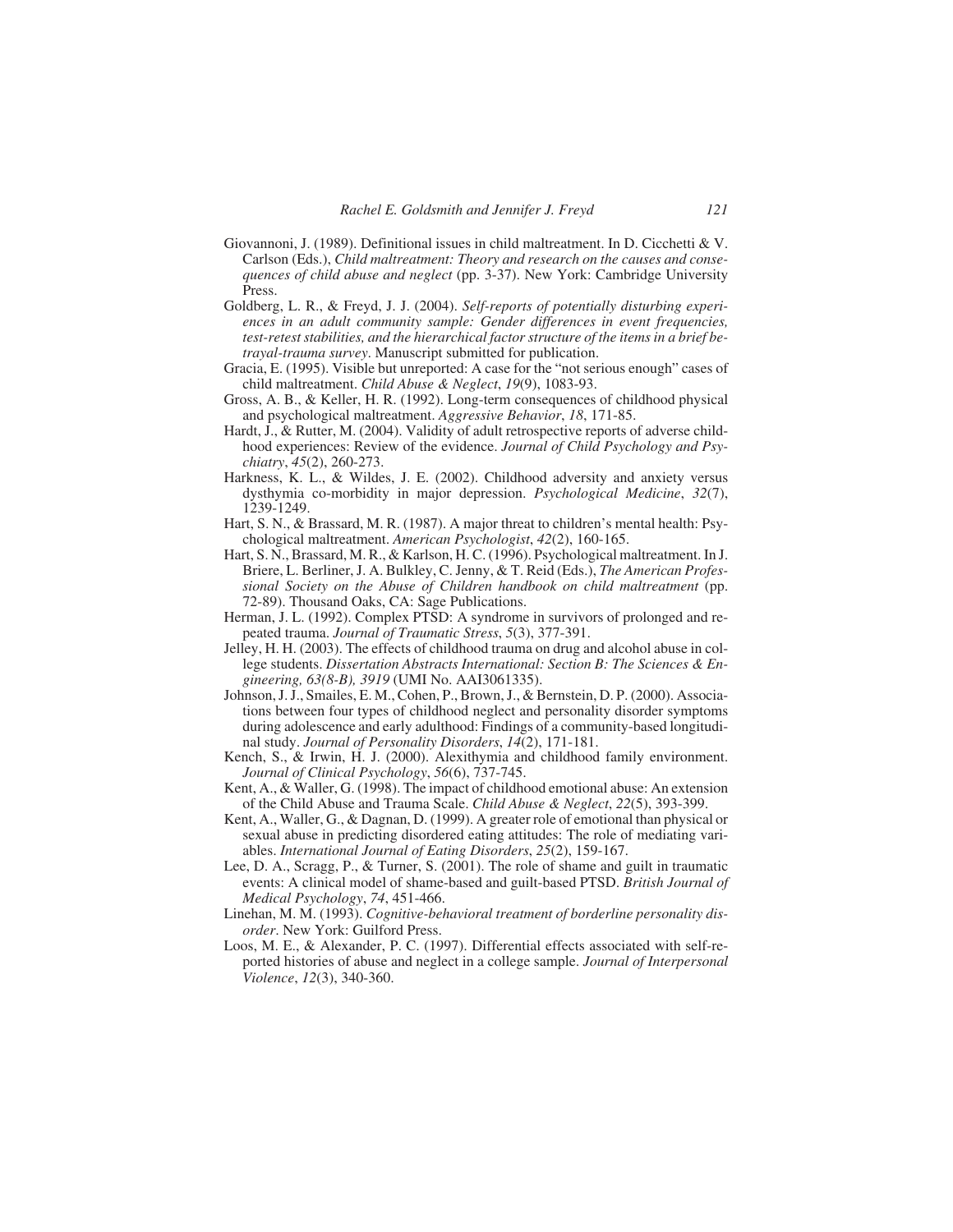- Lumley, M. A., Tomakowsky, J., & Torosian, T. (1997). The relationship of alexithymia to subjective and biomedical measures of disease. *Psychosomatics*, *38*(5), 497-502.
- Manly, J. T., Kim, J. E., Rogosch, F. A., & Cicchetti, D. (2001). Dimensions of child maltreatment and children's adjustment: Contributions of developmental timing and subtype. *Development and Psychopathology*, *13*, 759-782.
- Miller, A. (1983). *For your own good: Hidden cruelty in child-rearing and the roots of violence*. New York: Farrar.
- Moeller, T. P., Bachmann, G. A., & Moeller, J. R. (1993). The combined effects of physical, sexual, and emotional abuse during childhood: Long-term health consequences for women. *Child Abuse & Neglect*, *17*(5), 623-640.
- National Center on Child Abuse and Neglect. (1996). *The Third National Incidence Study of Child Abuse and Neglect (NIS-3)*. Washington, DC: U.S. Department of Health and Human Services. Retrieved August 8, 2004, from http://www.healthieryou. com/cabuse.html
- Parker, J. D. A., Bagby, R. M., Taylor, G. J., Endler, N. S., & Schmitz, P. (1993). Factorial validity of the 20-item Toronto Alexithymia Scale. *European Journal of Personality*, *7*, 221-232.
- Pennebaker, J. W. (1997). Writing about emotional experiences as a therapeutic process. *Psychological Science*, *8*, 162-166.
- Rausch, K., & Knutson, J. F. (1991). The self-report of personal punitive childhood experiences and those of siblings. *Child Abuse & Neglect*, *15*, 29-36.
- Read, J., & Fraser, A. (1998a). Abuse histories of psychiatric inpatients: To ask or not to ask? *Psychiatric Services*, *49*, 355-359.
- Read, J., & Fraser, A. (1998b). Staff response to abuse histories of psychiatric inpatients. *Australian & New Zealand Journal of Psychiatry*, *32*(2), 206-213.
- Read, J., Perry, B. D., Moskowitz, A., & Connolly, J. (2001). The contribution of early traumatic events to schizophrenia in some patients: A traumagenic neurodevelopmental model. *Psychiatry: Interpersonal and Biological Processes*, *64*, 319-345.
- Root, M. P. P. (1992). Reconstructing the impact of trauma on personality. In L. S. Brown & M. Ballou (Eds.), *Personality and psychopathology: Feminist reappraisals* (pp. 229-65). Guilford Press: New York and London.
- Ross, C., Anderson, G., & Clark, P. (1994). Childhood abuse and the positive symptoms of schizophrenia. *Hospital and Community Psychiatry*, *42*, 499-503.
- Ryan, R. M., Kuhl, J., & Deci, E. L. (1997). Nature and autonomy: An organizational view of social and neurobiological aspects of self-regulation in behavior and development. *Development & Psychopathology*, *9*(4), 701-728.
- Sanders, B., & Becker-Lausen, E. (1995). The measurement of psychological maltreatment: Early data on the Child Abuse and Trauma Scale. *Child Abuse & Neglect*, *19*(3), 315-323.
- Schore, A. N. (2000). Attachment and the regulation of the right brain. *Attachment & Human Development*, *2*(1), 23-47.
- Schore, A. N. (2001). The effects of early relational trauma on right brain development, affect regulation, and infant mental health. *Infant Mental Health Journal*, *22*(1-2), 201-269.
- Sifneos, P. E. (1973). The prevalence of "alexithymic" characteristics in psychosomatic patients. *Psychotherapy and Psychosomatics*, *22*, 255-262.
- Steinberg, J. A., Gibb, B. E., Alloy, L. B., & Abramson, L. Y. (2003). Child emotional maltreatment, cognitive vulnerability to depression, and self-referent information